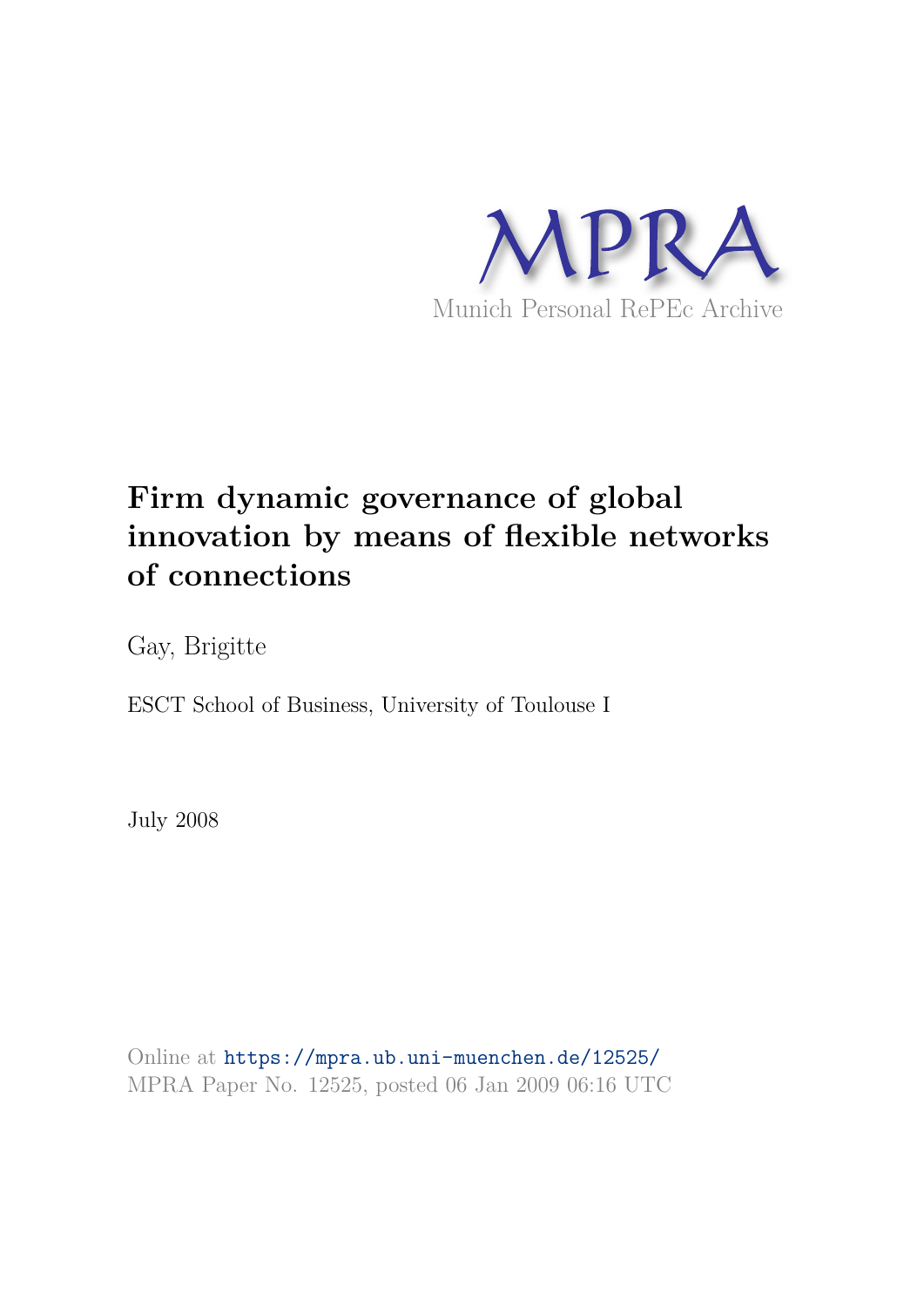

Cet article est disponible en ligne à l'adresse : http://www.cairn.info/article.php?ID\_REVUE=JIE&ID\_NUMPUBLIE=JIE\_002&ID\_ARTICLE=JIE\_002\_0063

Firm dynamic governance of global innovation by means of flexible net works of connect ions

par Brigitte GAY

| De Boeck Université | Journal of Innovation Economics

2008/2 - N° 2 ISSN | pages 63 à 83

Pour citer cet article :

-Gay B., Firm dynamic governance of global innovation by means of flexible networks of connections, Journal of Innovation Economics 2008/2, N° 2, p. 63-83.

Distribution électronique Cairn pour De Boeck Université.

© De Boeck Université. Tous droits réservés pour tous pays.

La reproduction ou représentation de cet article, notamment par photocopie, n'est autorisée que dans les limites des conditions générales d'utilisation du site ou, le cas échéant, des conditions générales de la licence souscrite par votre établissement. Toute autre reproduction ou représentation, en tout ou partie, sous quelque forme et de quelque manière que ce soit, est interdite sauf accord préalable et écrit de l'éditeur, en dehors des cas prévus par la législation en vigueur en France. Il est précisé que son stockage dans une base de données est également interdit.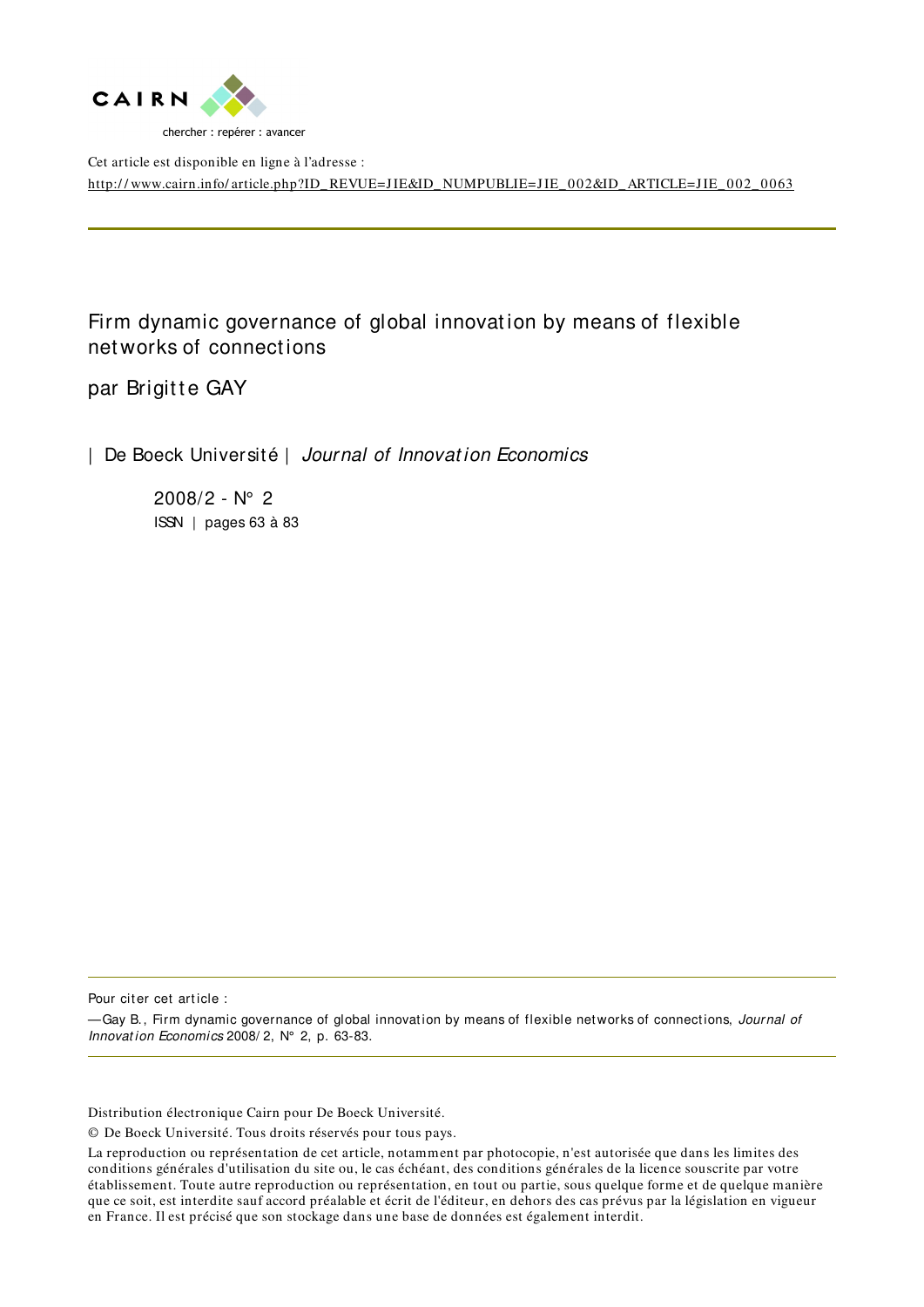## FIRM DYNAMIC GOVERNANCE OF GLOBAL INNOVATION BY MEANS OF FLEXIBLE NETWORKS OF CONNECTIONS

Brigitte GAY

*University of Toulouse I and ESCT School of Business/France b.gay@esc-toulouse.fr*

## **THE CHALLENGE OF NETWORK MANAGEMENT**

One of the most important trends in industrial organization of the past quarter century has been the growth of interfirm alliances. These alliances are formed today with considerable ease across organizational and national boundaries. A recent survey found that alliances already account for anywhere from 6 percent to 15 percent of the market value of the typical company and that alliances are expected to account for 16 percent to 25 percent of median company value and more than 40 percent of market value for almost one-quarter of companies by 2010. In current dollars, this means that for the advanced economies as a whole, alliances will represent somewhere between \$25 trillion and \$40 trillion in value (*Accenture Survey*, 1999). In the biopharmaceutical and in the software sectors, dynamic alliance formation responds to technological shifts. Deloitte Research industry group (2005) wrote that, akin to software networks, alliances in the biotech market will become the foundation of "*innovation ecosystems that companies must build and nurture in order to drive sustained growth for the future*".

Firms are hence embedded into intricate meshes of business relationships. Terms such as "the networked firm" or the "virtual organization" have been increasingly used to describe an organizational form containing a network of firms. For a firm to be situated in complex, unstable, networks formed by inter-firm linkages, is believed to have significant implications for its performance. Strategy is therefore conceptualized as a portfolio of links whereby dynamic positioning into large networks is critical to competitive advantage. A well-positioned company will be able to control or adjust what is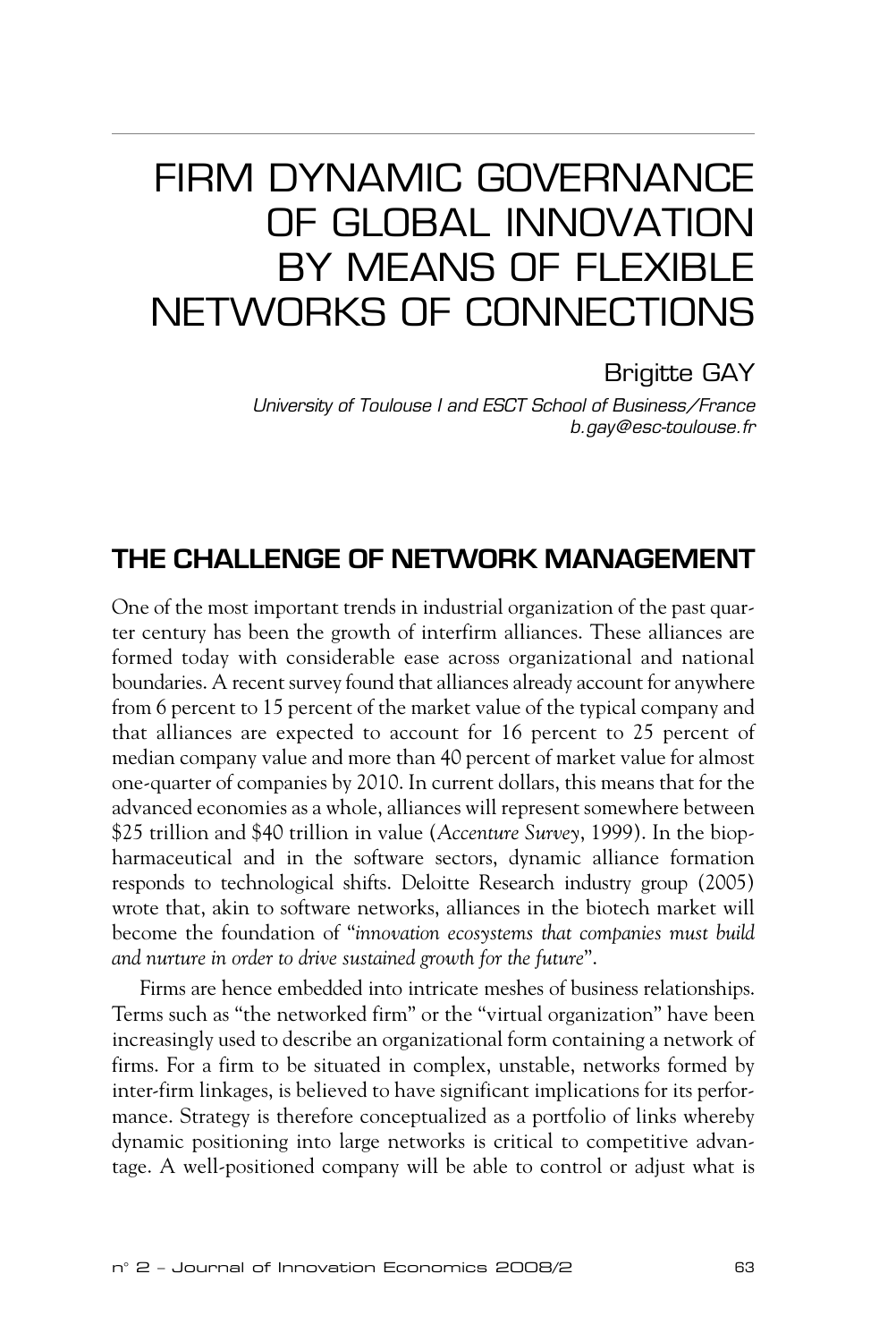happening in an industry or industry sector. How firms impose some control onto the macro network, and how wider networks (all firms in an industry or industry segment) constrain any individual firm, are major issues. It is thus important to consider explicitly the way firms organize all their transactions. Firms seek to position themselves within complex networks, and hence the market, through the continuous configuration of ties.

A major stream in organizational research concerns alliances. Network studies, however, are still scarce in economics though they have recently achieved popularity through the recognition that social and economic networks influence cumulative outcomes (Ahuja, 2000; Baum and Rowley, 2008; Cowan et and Jonard, 2008; Jackson and Wolinsky, 1996; Powell, 1996; Schilling and Phelps, 2007; Walker et al., 1997). Literature on alliances claims that alliances are beneficial because they provide fast access to resources (Gulati, 1998; Teece, 1992), in particular those typical of a more established firm. The alliance is seen from a perspective of a resource-constrained firm and as a condition for prevention of failure during the early days of a company's existence (Stuart, 1998). Direct alliance linkages were found to facilitate knowledge flows between partners (Gomes-Casseres and al., 2006; Mowery and al., 1996). Firms also access external legitimacy when they are able to secure relationships with key actors. Other studies have focused on the antecedents of network formation such as trust and the reduction, for a firm, of risk and opportunism (Uzzi, 1996). Coriat and Dosi (1998) argue that organisational competencies rely upon the complex, difficult to acquire, skills of expert problem solvers and new knowledge creators. Moreover, the importance of distance in knowledge space has been highlighted by a number of authors (Ahuja and Katila, 2001; Mowery, 1998; Noteboom, 2000; Schoenmakers and Duysters, 2006). Knowledge space (distinct or with some degree of overlap between firms) will affect the likelihood of forming an alliance. The distance in knowledge space will also shrink after an alliance. Importantly, many authors (Ahuja, 2000; Deeds and Hill, 1996; Owen-Smith and Powell, 2004; Powell, 1998; Stuart, 2000) have demonstrated the impact of direct and indirect inter-organizational alliances on performance and innovation of firms. Koput and Powell (2003) report higher earnings and survival chances of biotechnology firms with more kinds of activities in alliances with more kinds of partner firms. These studies provide a strong case for the examination of alliances in innovative sectors at multiple levels.

Finally, the biggest growth area in organizational network research is represented by social capital and, more recently, complex network theories developed by physicists and mathematicians, with the analysis of the structure of patterns that emerges from cross-cutting ties. The most fundamental traits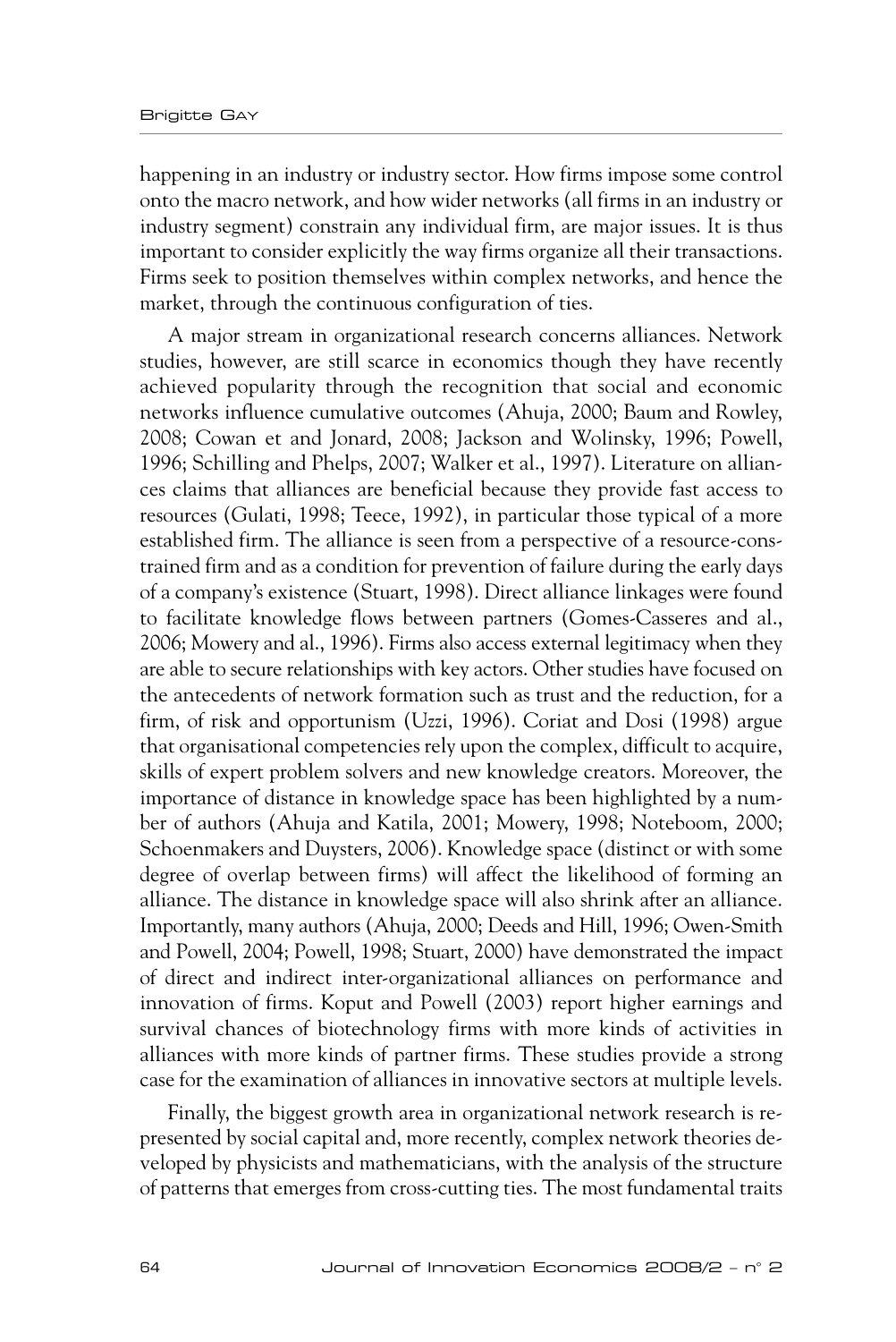of social capital and complex network theories are the shift from atomistic explanations (at individual or link/dyad level) to the explanation of phenomena in terms of linkages among a system of interdependent agents.

Fundamentally, capital is a surplus value and represents an investment with expected returns. To capture the firm's opportunity structure or extent to which it can reach others, or be reached by others in the network, typical social capital studies leverage on two important concepts, centrality (which actors are best connected to others or have more power, influence) and connectivity (whether and how actors are connected to one another through the network).

To convey critical aspects of nodes connectivity, social network analysts have depicted the way an actor is embedded in a relational network as imposing constraints on the actor or else offering the actor opportunities. In particular, the concept of holes in social structure or "structural holes" was developed by Ronald Burt to assess structural autonomy. Social structural advantages derive from the brokerage and control opportunities created by an open social structure. Actors can build relationships with multiple disconnected clusters and use these connections to obtain information and control advantages over others (Burt, 1997). Actors who face fewer constraints, and have more opportunities than others, are thus in advantageous structural positions. Burt developed a measure of constraint as a summary measure of lack of structural holes. The idea of constraint in industry is essential because it highlights the danger that firms having many ties to others could actually lose autonomy rather than gain it, depending on the linkages among the other firms. For Burt, the presence of structural holes in a network is a condition to secure more favourable terms in the opportunities actors choose to pursue. A recent study, using a sample of alliances in the US communications industry, has shown that an actor's connections to separate clusters could lead to improved firm performance, implying that some level of network cohesion could be positive if redundant contacts were avoided (Bae, Gargiulo, 2003). The use of spanning cliques can thus be a deliberate strategy to control different parts of a network (Baum and al., 2003). Burt's theory has particularly important implications for understanding technology-driven industries. There, the innovative activities of high tech, often novel, firms force industries out of their normal boundaries into new sectors and enhance the level of competition in traditional markets.

Another important network feature is centrality. Centrality is a characteristic of individuals. There are three distinct measures of centrality. In particular, degree centrality measures the number of actors a given actor is connected to. In alliance studies, this measure thus refers to the direct number of business relationships. In general, the greater an actor's degree, the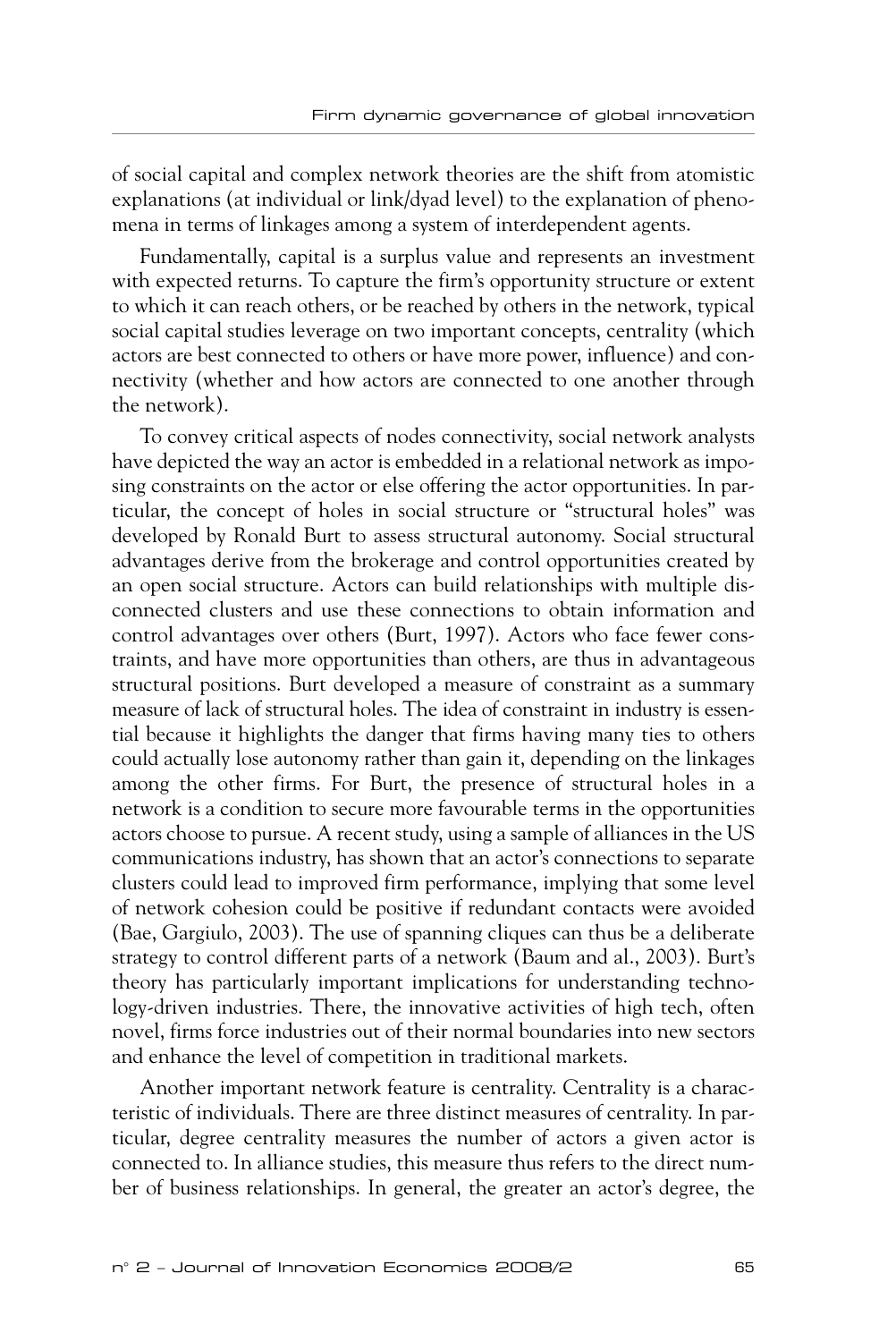more power it has on the network. For example, a greater number of alliances were associated with faster growth in a sample of US biotechnology firms (Powell, 1996). Metrics such as degree centrality and network constraint are hence local and used to measure the social capital of an individual actor or firm.

Node/firm communication throughout the whole network is taken into account by two other metrics, betweenness and closeness centrality. Betweenness centrality (Freeman, 1979; Wasserman and Faust, 1994) is conventionally thought to measure the amount of traffic migrating from each node to every other node that would transit through a given node, and therefore the traffic load that this given node must handle, as well as the influence this node has in the spread of information within the network in the sense of being able to shut it down eventually (Borgatti, 1995). Betweenness centrality hence captures the role of "brokers" or "bridges": those that have most indirect ties and can connect and disconnect large parts. A node's closeness centrality states how close an individual is to the others in the network. In a flow context, closeness is ordinarily interpreted as an index of the expected time until arrival of something flowing through the network (Freeman, 1979; Bavelas, 1950; Sabidussi, 1966). Organizations with high closeness scores are thought to be in a favourable position to obtain new information early.

Combined theoretical and empirical research on complex networks in many fields has also led to two important results:

• Many large networks are scale-free (SF). They follow a power law distribution of connectedness. This uneven distribution indicates that, instead of the nodes or actors of these networks having a random pattern of connections, a few hubs (tail of the distribution) "hold together" numerous small nodes while the great majority of nodes have few connections (head of the distribution), a fact that influences considerably the way the network operates (Albert, Barabasi, 2002).

• Many large networks have the so called *small-world* property. The small-world (SW) behaviour is characterized by the fact that the distance between any two actors or nodes is of a similar order of that of a random network (with short path length between any two nodes and therefore fast circulation of information, technology, products, etc) and, at the same time, as for regular networks, high clustering coefficient or cohesion in nodes neighbourhood. The SW model underlines that changes in diffusion and spreading dynamics are explicitly function of structure (Watts, Strogatz, 1998).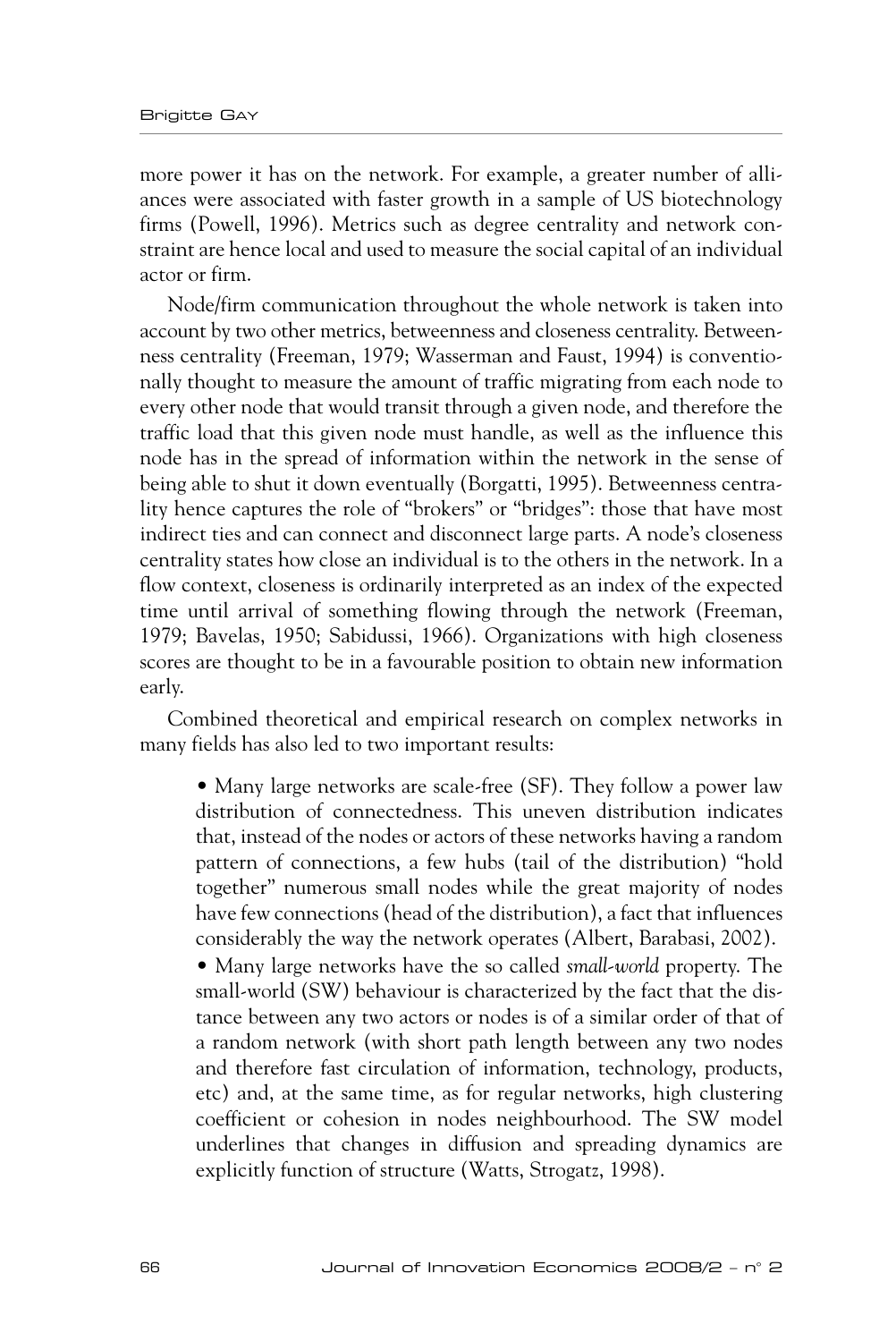Using visualization techniques as well as network metrics is thus interesting in the sense that they can determine that a network structure is not random, define different types of topologies, their dynamics, and address important questions such as: Do firms live in a small world, in a scale-free network with a "hub and spoke" structure, or a combination of both? Is the structure of an innovation ecosystem stable? Have firms the capacity to manipulate the complex system, and hence the economic environment, in which they are situated? How does the macro network in turn influence their context and may provide benefits or constraints? Can network metrics be used as effective indicators of firms' performance?

In our study, metrics borrowed from both sociologists (social capital theories) and statistical physicists (complex network theories) are proposed to form powerful and complementary tools to help manage effective and temporary forms of business configurations born of the need of rapid change. A two-pronged analysis is therefore conducted, one that maps (visualisation of different snapshots) and examines some properties of the whole network and therefore considers the broader, rather than the local, neighbourhood of firms, and one that looks at some properties of individual firms' embeddedness.

In section 2, we give background data on the study. In section 3, we describe the methodology used. In section 4, we analyze the empirical data on firm and complex network structures and their dynamics. We first measure large scale statistical properties of networks, such as path length, clustering coefficient, and connectivity distribution. We therefore follow a "standard programme of empirical research of a complex network", provided by Dorogovtsev and Mendes (2003). In a second step, consistent with the seminal work of Burt (2000) investigating the business perspective of individual senior managers (with the often cited illustrative case of entrepreneurs Robert and James networks), we present research results on the distinct network capital of the three firms that dominate the biotech sector for the period studied. We consequently measure network constraints to examine the competitive advantage of structural holes for central firms when transactions span opposite sides of holes. To look at the benefits and control of their network position in the macrostructure, we also measure betweenness and closeness centrality scores for the three firms. In section 5, we follow with a discussion of theoretical and empirical work that seeks to understand how innovation, network dynamics and strategy are entwined. Finally, in section 6, we draw our conclusions and perspectives.

Using this analysis, we try to offer managers insights into the best ways to dynamically evaluate and control their local and global environment, as well as their firm's specific position and its strategic relevance.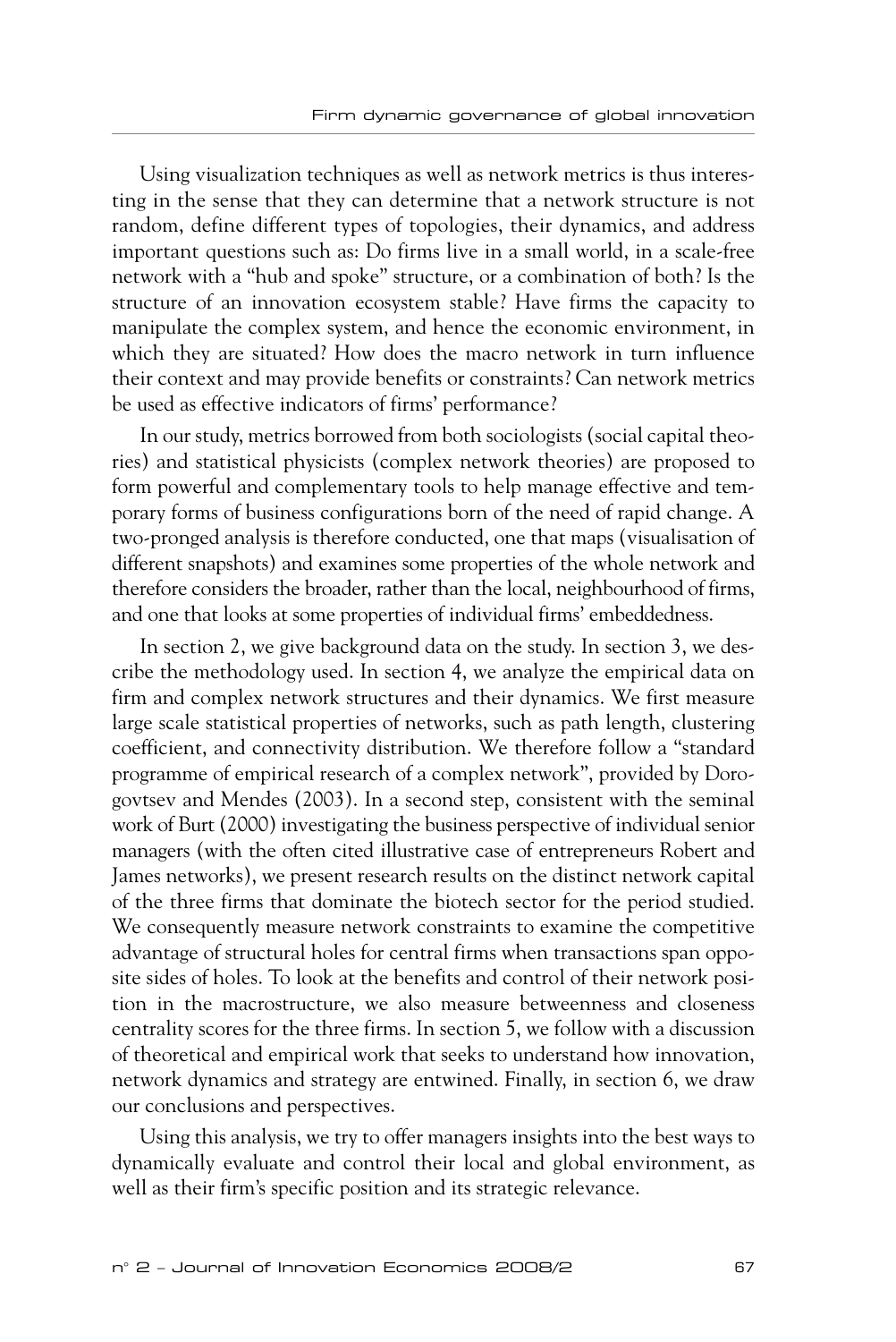## **BACKGROUND DATA**

We chose a major biotech sector of the global pharmaceutical industry for our multilevel analysis for a number of reasons. Emergence of biotechnology has presented a new technology paradigm with respect to drug discovery and development in this industry. It hence provides a natural laboratory for researchers because they can observe how and when existing firms have built their innovation capacities as well as potential links between innovation and firms' embeddedness in social structures, whether institutional, spatial, technological, or other. Also of particular interest in the pharmaceutical industry is the fact that deal making between biotech companies has intensified in recent years. In the 2001-2003 time frame, biotech-biotech alliances accounted for more than 56 percent of new deals. Some 1,023 intrabiotech deals were reported in 2004 compared to only 199 deals in 1997. Biotech companies were involved in 86% of the 2,761 deals signed in 2004 against 64% of the 311 deals signed in 1997 (Cartwright, 2005). The biotech industry is therefore an increasingly mature industry that is no longer wholly reliant on partnerships with big pharmaceutical companies.

Since previous studies in the biotech or health sector have concentrated mostly on alliances formed before 1998 and on biotech-pharma alliances, and considering the above data, our work focuses on more recent underlying topologies which are the result of profound technological and business transformations led by biotechnology in the pharmaceutical industry.

## **METHODOLOGY**

#### **Database and software**

From a structural perspective, basic network analytic constructs are nodes and ties, where nodes/actors are entities such as humans or firms and ties/ links represent relationships among nodes, such as business transactions or web documents connected with directed hyperlinks. Networks are constructed when agents interact. This study thus considers that economic agents/firms are not independent and, while still taking into account their attributes, focuses on their linkages and embeddedness in macrostructures.

The database was assembled by querying specialized internet sites (leading sources for news releases and regulatory filings from companies throughout the world such as Business Wire et PRNewswire, as well as companies' own sites) for alliances made in this biotech sector of the pharmaceutical industry in the years 2000 to 2004, and employing Perl scripts to collect and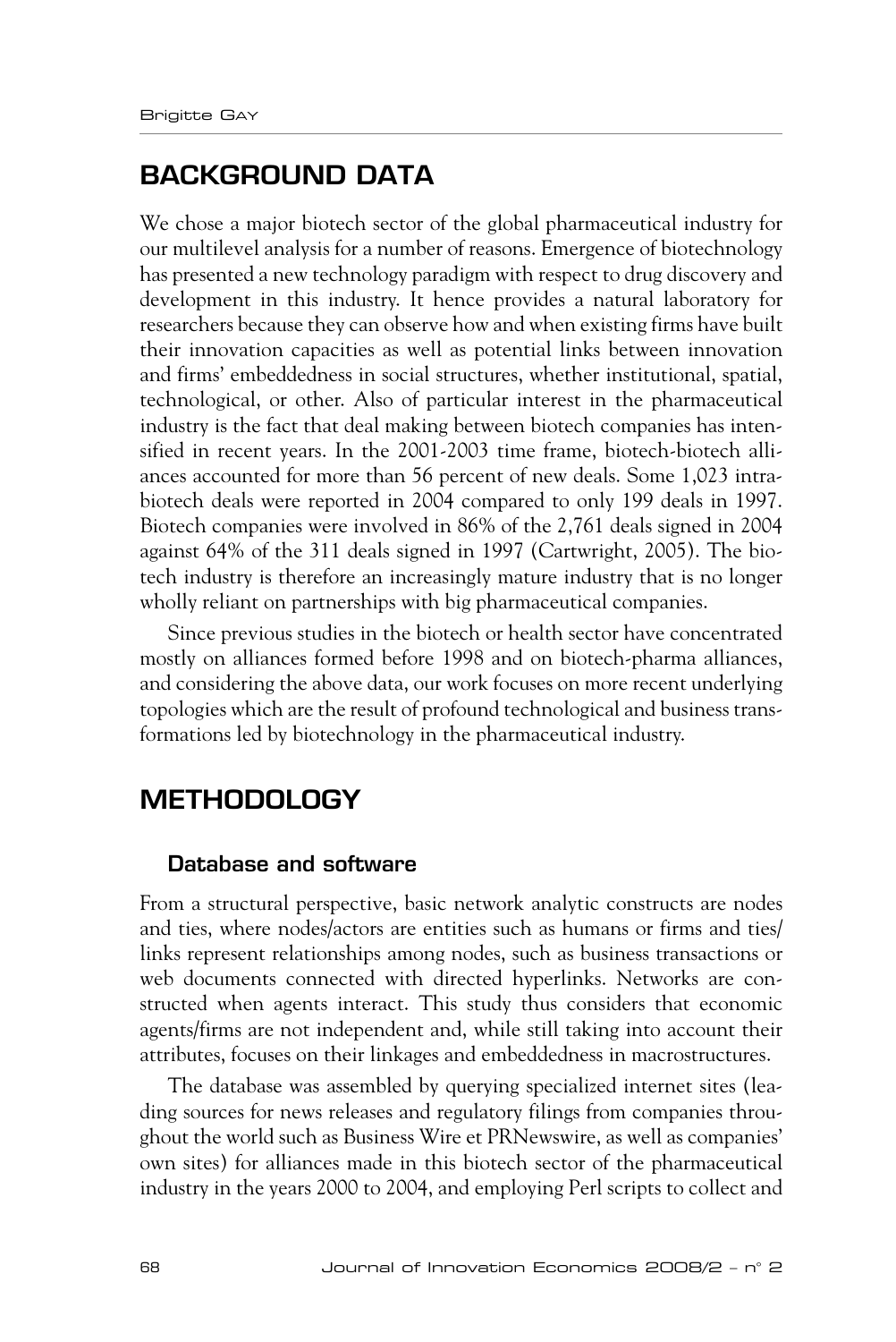parse data. Network studies tend to suffer from difficulties in specifying boundaries and thus in providing a coherent picture of network relations. The boundaries of the macro network are set here by the selection of links/alliances that are explicitly made in a major and well-defined area of the industry containing firms operating under VEIC (Venture Economics Industry Classification) primary codes 4111, 4112, and 4121. These companies design and deliver complex biological molecules (antibodies) for the diagnostics and therapeutic markets. The monoclonal antibody market in 2005 was worth over \$13bn worldwide, representing a significant growth of 37% (BioPortfolio Limited). The sample contains firms that squarely fall into the chosen VEIC codes because of their core product offering, as well as big pharmaceutical or incumbent biotechnology companies, such as Roche, Amgen, etc, that are unavoidably transacting into this major sector. We find that biotech companies are involved in about 90% of such transactions; 82% of these occur before phase 1 clinical trials. The sample is also concentrated in two sectors (oncology and AIID –Arthritis, Immune and Inflammatory Disorders) and four key markets: USA (59% of the alliances), Canada (6%), Europe (18%), and Japan (9%). The sample is therefore representative of the global biopharmaceutical industry.

We can therefore analyze the discrete network structures and dynamics of firms, paying particular attention to the cohesion features of the different firm-centric networks and their embeddedness within the broader biotech network. Our sample contains 360 firms. The 2000-2003 period is dominated by three firms or hubs, supplying us with the data needed to grasp the industry perspective of individual central actors or firms. Since two of these hubs actually lost their central position in 2004, we can indeed assess if network metrics can be used as tools to predict firms' business position, as already demonstrated by Burt for entrepreneurs (2000). As we are interested in a multi-level analysis including analysis of the evolving macrostructure the three hubs are embedded in, we examined more specifically two discrete periods for a longitudinal analysis, 2000-2001 (period 1) and 2002-2003 (period 2). Centrality and structural hole measures are calculated from one period to another to compute firms' access to capital through time.

We have used TETRALOGIE Network Display Software (IRIT) for the representation of network evolving structures, Cyram Netminer in the calculation of network statistical properties, and the Girvan-Newman (2002) community-finding algorithm. The notion of "community structure" is related to that of clustering, though it differs somewhat. A community consists of a subset of nodes within which the node-node connections are dense, and the edges to nodes in other communities are less dense. The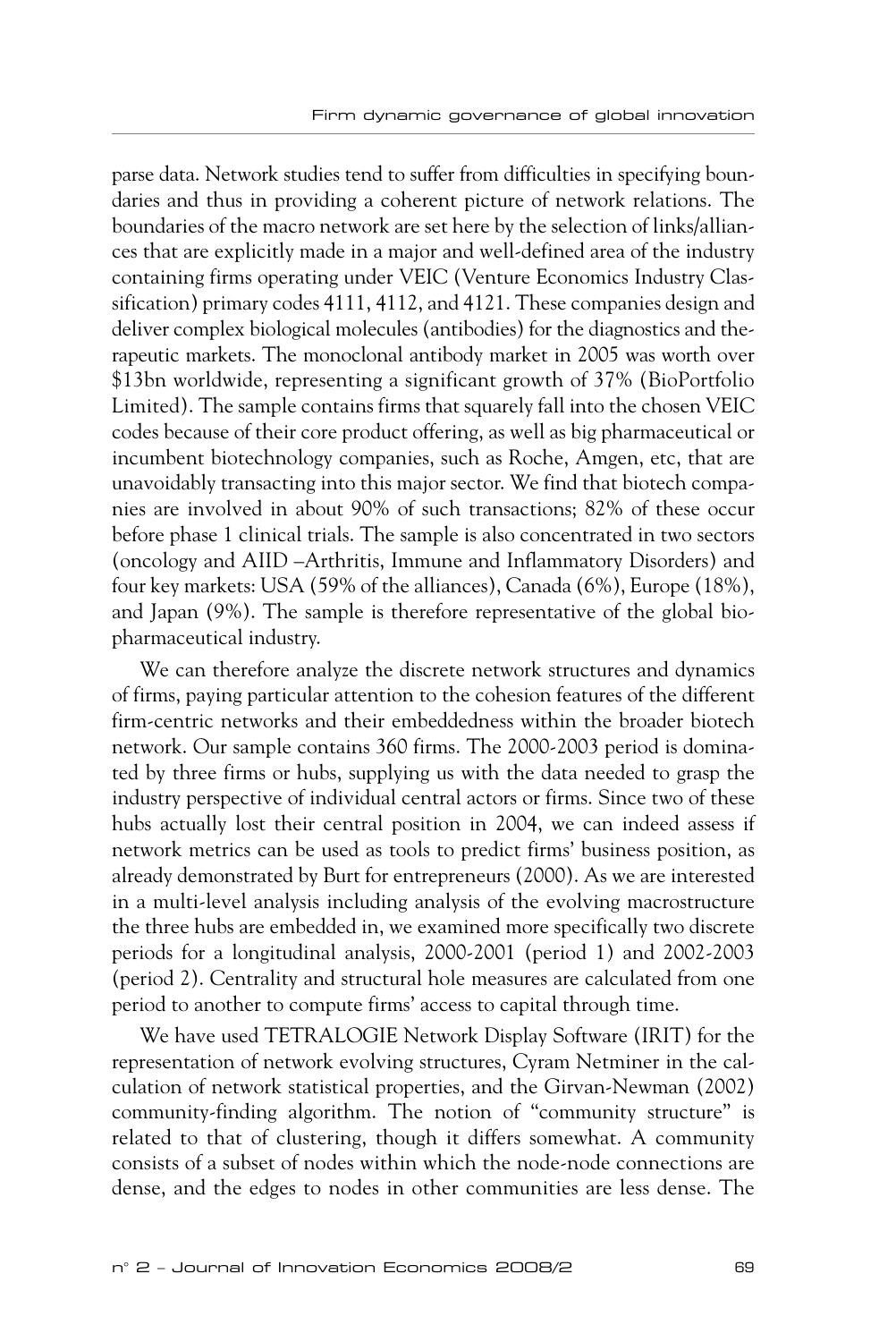Girvan-Newman algorithm focuses on links that are least central i.e. most "between" communities. The communities are thus detected by progressively removing edges from the original graph. This algorithm allows us to visualize the decisive structures in the neighbourhood of hub networks in order to show how networks of players are interrelated.

#### **Network formalism**

Centrality measures the importance of a node in the network. The simplest of centrality measures is *degree centrality*, also called *node degree*. The degree *k*i of a node *i* in a network is the number of links connecting it with other nodes. Degree centrality is measured simply by the portion of nodes that are adjacent to each node. The degree distribution (connectivity) function is the probability of the nodes degree.

The neighbourhood of a node *i* at distance 1 from node is the set of  $k_i$ nodes. The clustering coefficient quantifies how close the local neighbourhood of a node is to being part of a clique, a region of the graph (a sub-graph) where every node is connected to every other node. The clustering coefficient is calculated by taking all the neighbours of node *i*, counting the links between them, and then dividing by the maximum number of links that could possibly be drawn between those neighbours (Watts and Strogatz, 1998).

The path length between two nodes *i* and *j* is the smallest number of links connecting them.

A network with *n* nodes and *m* links is a small-world network if it has a similar path length but a greater clustering of nodes than an equivalent random graph with the same *m* and *n*. A random or Erdös-Rényi graph is constructed by uniquely assigning each edge to a node pair with uniform probability (Bollobas, 2001).

Betweenness centrality is defined as the share of times that a node *i* needs a node *k* (whose centrality is being measured) in order to reach a node *j* via the shortest path.

A node's closeness is measured by the inverse of the sum of distances from a node to all the other nodes, which is then normalized by multiplying it by (*n*-1).

Formulas as well as extensive discussion about network measures can be found easily in the literature (see for example Degenne and Forsé, 1994). The constraint measure has been described by Burt (2000). Network constraint focuses primarily on the direct ties in ego's immediate circle of con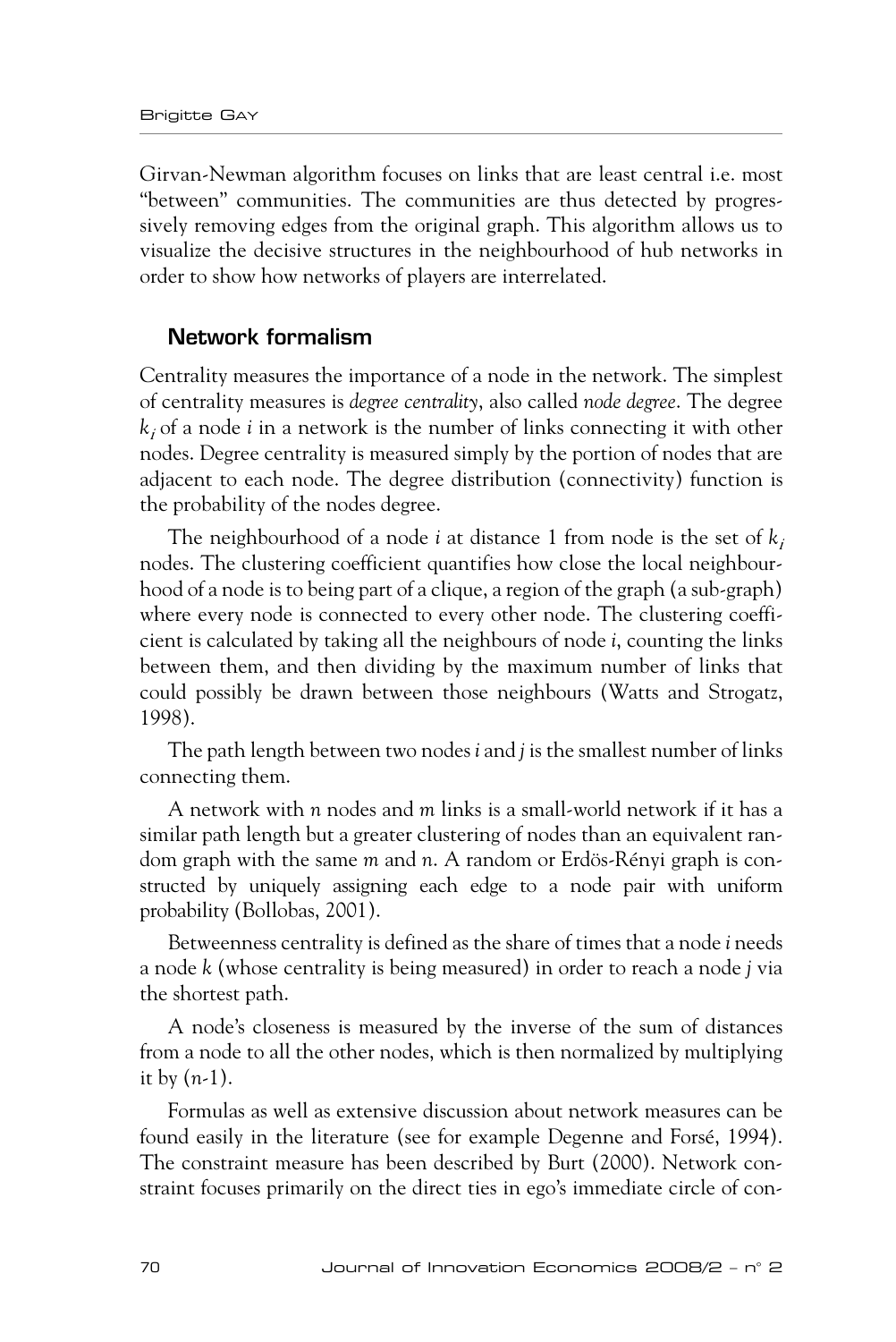tacts. It measures the concentration of relations in a single contact and varies with three dimensions of a network: size or degree, density, and hierarchy <sup>1</sup>.

This research is both quantitative and qualitative. We assess (graphical tools) and statistically control for theories in social and complex network analysis but we rely also on field research that has allowed us first hand observation into the specific resources that promote business success in the particular industrial sector examined.

## **RESULTS**

#### **Statistical Mechanics of a Fast Paced Biotech Ecosystem**

We have first performed basic statistics with the calculation of main properties that describe the SF or the SW model. The first observation is the occurrence in our sample of alliances in a major biotech sector, as for many realworld networks analyzed, of joint SW and SF properties. Table 1 summarizes the values for SW metrics for the whole period. Values expected for random networks of similar number of nodes and links are added in row 2.

*Table 1* – Small-World Features of the Biotechnology Network (period 2000-2003)

|                          | <b>Clustering coefficient</b> | Shortest Path |
|--------------------------|-------------------------------|---------------|
| Biotechnology network    | n 27*                         | 3.5           |
| Theoretical random graph | 0.004                         | 6.1           |

*\*the clustering coefficient of a regular lattice tends towards 0.75*

The biotech sector is highly clustered, like regular lattices and unlike random networks, yet has small average path length, like random graphs. Our sample therefore forms a 'small-world' network. Moreover, average path length value is even smaller than in a random network with constant linking probability, in agreement with modelling studies which consider that for fast innovation diffusion, path lengths should be shorter than those in a random

<sup>1.</sup> The hierarchy index is the Coleman-Theil inequality index applied to contact-specific constraint scores. This index is the ratio of  $\Sigma_{\rm j}$   ${\rm r}_{\rm j}$   $\ln {\rm r}_{\rm j}$  divided by N  $\ln({\rm N}),$  where  $N$ is the number of contacts,  $r_j$  is the ratio of contact  $j$  constraint over average constraint,  $c_{ij}/(C/N)$ , and  $c_{ij}$  is the level of constraint contact *j* poses for ego (Burt, 1992, pp. 70-71). Hierarchy increases with network size; it is therefore lower for a node which borrows a small network rather than a large one.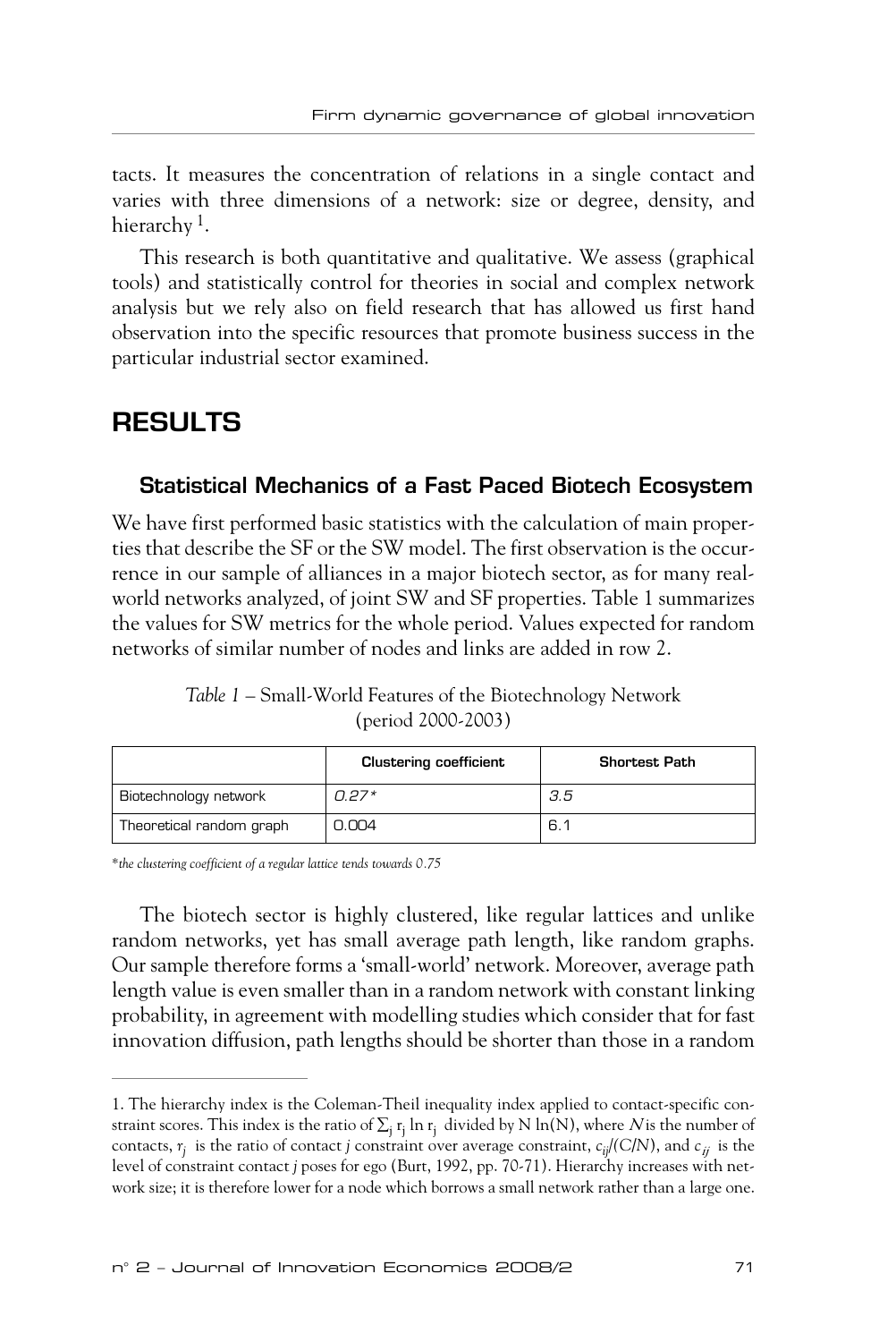network (Cowan, Jonard, 2004). This value actually fits the theoretical path length value expected from a scale-free network of the same size dominated by a few, highly-connected, hubs (theoretical value = 3.78). Figure 1 shows that the biotech network organizes itself in a scale-free state, confirming that some firms dominate the connectivity and therefore the whole system.

These results do not occur by accident. The network is "wired" here around central firms with extremely short path lengths that introduce minimum distance between firms; network structure therefore influences the speed and extent of diffusion between central actors in the system and all other firms. If the biotech network is wired for fast communication, then the question arises not only of which firms dominate the network but also of how long central firms can actually control the network: in a technologyintensive sector, such as the one studied here, rapid diffusion through short path lengths indeed implies that firms can only build on their existing assets in decreasing proportion through time unless they make a radical innovation in one of their knowledge categories.

*Figure 1* – Illustration of the biotech sector scale-free network architecture for period 2000-2003

**a.** Scale-free main component of firms' business transactions. The network is characterized by hubs, or nodes/firms with a large number of connections to other elements.

**b**. Degree distribution of firms' transactions. The tail of the distribution follows an approximate power law. The raw data have been binned.



Indeed, though the network displays SW and SF properties, its structure changes over time. Two network maps of our sample corresponding to two discrete periods describe firms' positions and their evolution (Figures 2 and 3). Three firms occupy key network positions over time. A detailed analysis of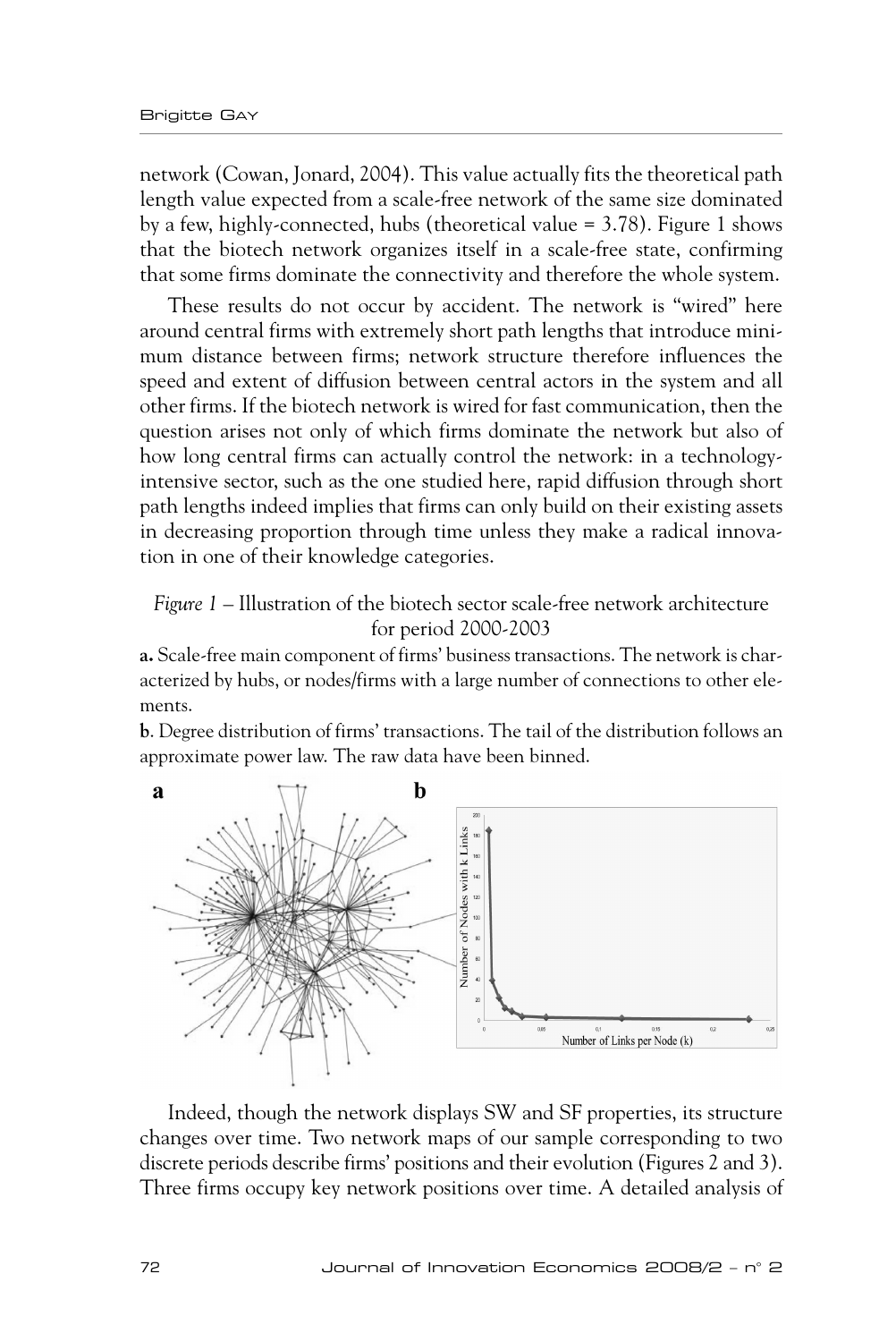their transactions in our database showed that they have mostly (about 80% of their transactions) partnered out breakthrough technologies, or specific products derived from these technologies.

Therefore, as shown on the graph in Figure 2, though they connect to most other firms in the network and clearly dominate the structure, they are at the same time diffusing out innovative proprietary assets and will rapidly lose control unless they build on new assets. It is certainly interesting to note that, while these 3 hubs make more alliances than the 206 firms that form the macro network for the two periods examined, these alliance scores nevertheless decrease in the second period and competitors clearly emerge (Figure 3).



*Figure 2* – Alliances in the biotech sector for period 1

This industry segment is dominated by three "hubs", firms A, B, and C. To help visualization, nodes are replaced on the graph by bars, the size of which being proportional, for each node, to its alliance score or degree.

A closer examination of our database shows the diffusion by hubs of cutting-edge innovations needed to engineer fully human monoclonal antibody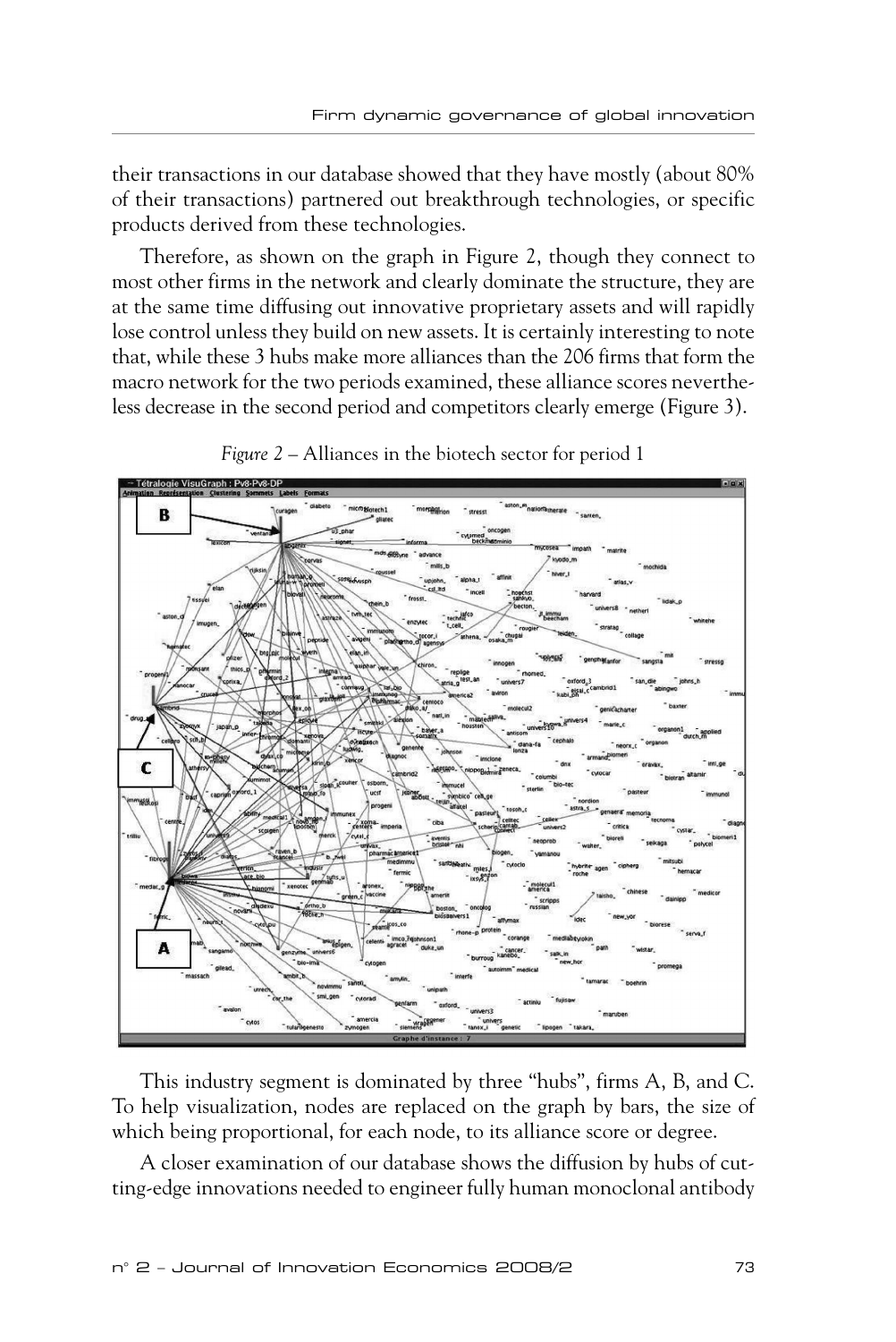molecules and the shift of the industry in the second period towards competing technologies leading to the production of fragment antibodies and their derivatives. These snapshots of a major biotech sector illuminate the competitive advantage of hubs in a biotech network, but beyond this the competitive pressure exerted constantly by the whole dynamic system. The network forms at the same time a "hub and spoke" and a "small world" structure into which firms' situation changes constantly. The short distances between firms in these unstable systems permit at the same time domination but also the decline of hubs in line with the spread of innovation and technological shifts.



*Figure 3* – Alliances in the biotech sector for period 2

The graph shows that degree diminishes for firms A, B, and C compared to Figure 2. Concurrently, the graph shows the emergence of new competing firms (delimited by a ring on the graph). The position of nodes is kept constant in Figures 2 and 3 to help track changes in alliance activity.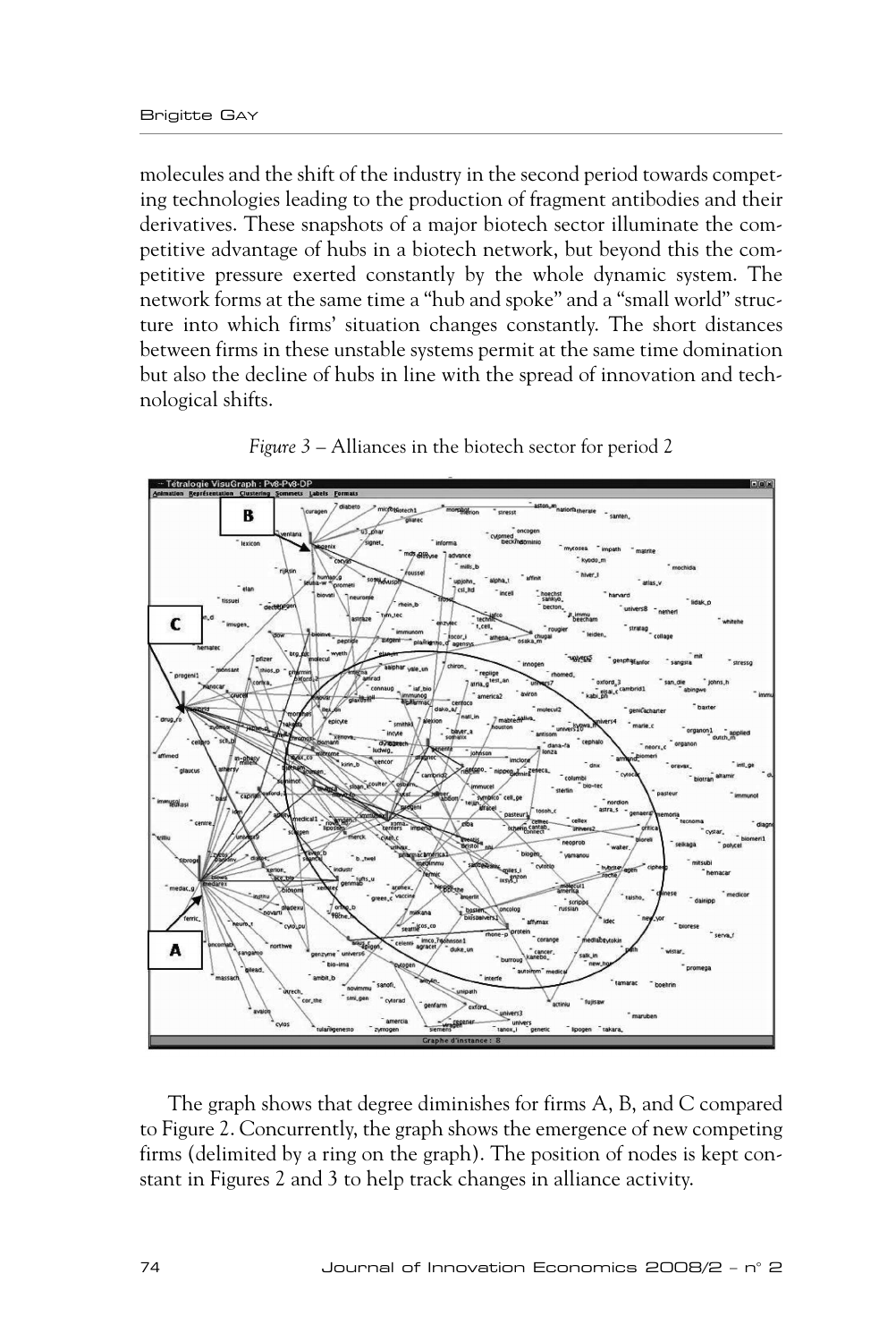It is thus crucial to look at how firms can actually leverage network positions for competitive advantage. We therefore turned to metrics derived from socio-economic studies to examine the three hubs and whether we could derive management prescriptions from this analysis.

#### **Examining Evolving Firm Position and Networking Capability in the Biotech Sector**

How do these three hubs stack up in terms of power (centrality) and autonomy (lack of constraint) as time goes by? Can they control the ecosystem they are enmeshed in, if so for how long? How does sustained contractual activity between all firms in the macro-structure affect these firms' individual capital? We have used four network metrics based on a comprehensive review of network research in sociology. Tables 2 and 3 summarize the values for these metrics for the three hubs and two periods.

| Period 1 | Centrality |           |           | Constraint |
|----------|------------|-----------|-----------|------------|
| Firm     | Dc (rank)  | Bc (rank) | Cc (rank) |            |
| Α        | 0.3(1)     | 0.37(1)   | 0.36(1)   | 0.034      |
| B        | 0.2(2)     | 0.26(2)   | 0.32(2)   | 0.051      |
| C        | 0.15(3)    | 0.18(3)   | 0.3(3)    | 0.07       |

*Table 2* – Network Metrics of Top Three Firms for Period 1

*Table 3* – Network Metrics of Top Three Firms for Period 2

| Period 2 | Centrality |           |           | Constraint |
|----------|------------|-----------|-----------|------------|
| Firm     | Dc (rank)  | Bc (rank) | Cc (rank) |            |
| Α        | 0.17(1)    | 0.2(1)    | 0.21(5)   | 0.051      |
| B        | 0.07(3)    | 0.09(5)   | 0.15(55)  | 0.097      |
| C        | 0.09(2)    | 0.17(2)   | 0.23(1)   | 0.141      |

As already observed in Figures 2 and 3, the three firms consistently dominate the network with high value for degree of linkage (*Dc*) or direct number of transactions. The network degree centrality mean value is about 0.015 for the two periods. The hubs have also the highest rank in the first period in terms of betweenness (*Bc*) and closeness centrality (*Cc*), which highlights their effective control of the biotech sector. The low value of the constraint index in the first period is also an indicator of their structural autonomy.

In the second period however, though still high, their degree centrality decreases about two-fold and their constraint index increases, reflecting a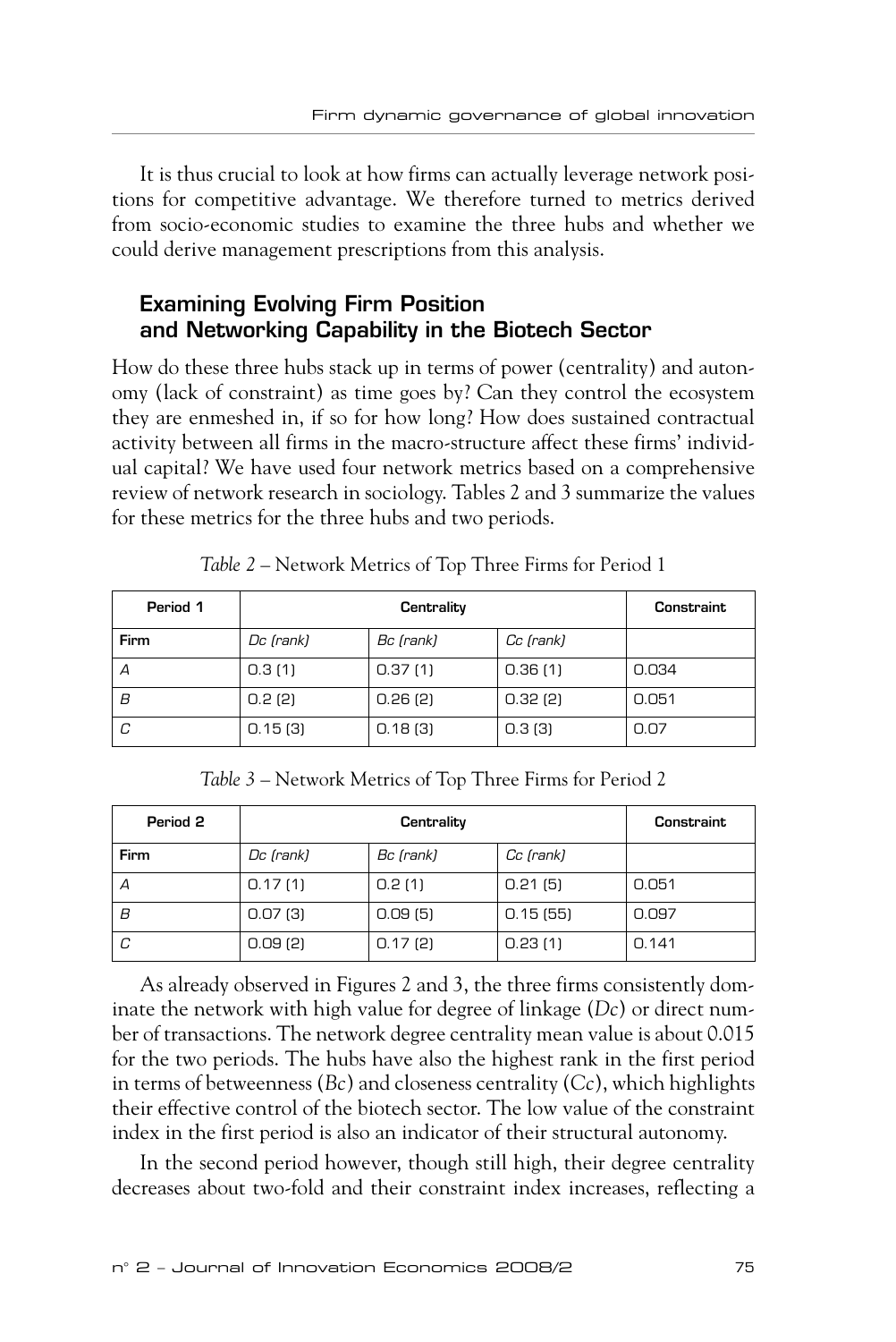loss of control and autonomy. Moreover, measurement of the closeness centrality index reveals that firm B is disconnecting from the industry sector in the second period (its rank goes from 2 to 55). Also the constraint index for firm C in the  $2<sup>nd</sup>$  period is higher than expected since firm C has about the same value for degree of linkage as firm B but a higher constraint index with higher hierarchy (hierarchy is 0.065 for firm B and 0.113 for firm C). The density or local redundancy of its network also increases from 0.006 to 0.09 from one period to the other and has the highest value compared to other hubs at all times. Hierarchy and density indicate network closure in the neighbourhood of firm C.

Figure 4 displays the relevance of the network metrics used; if we compare network structure in the neighbourhood of firm A in period 1 (lowest constraint index as seen in Tables II and III) and firm C in period 2 (highest constraint index), we see easily that firm A controls its network while, for firm C, degree centrality is distributed at the periphery of the network. We have for firm C, notwithstanding good indicators of firm position within the whole system, a loss of structural autonomy.

> *Figure 4* – Local network position and connection structure of firm  $A$  (a) and firm  $C$  (b).



Community structure is extracted using the Girvan and Newman algorithm. Firm A and C nodes are represented as squares, competitors of firm C as large dots.

Firm A network shows low density and many structural holes with disconnected clusters. A detailed analysis of its transactions within the nonoverlapping cliques reveals the investment of firm A in different technological fields (e.g. plantibody and phage display) as well as the use of co-partnering with small innovative bio-techs in some of these fields. Conversely,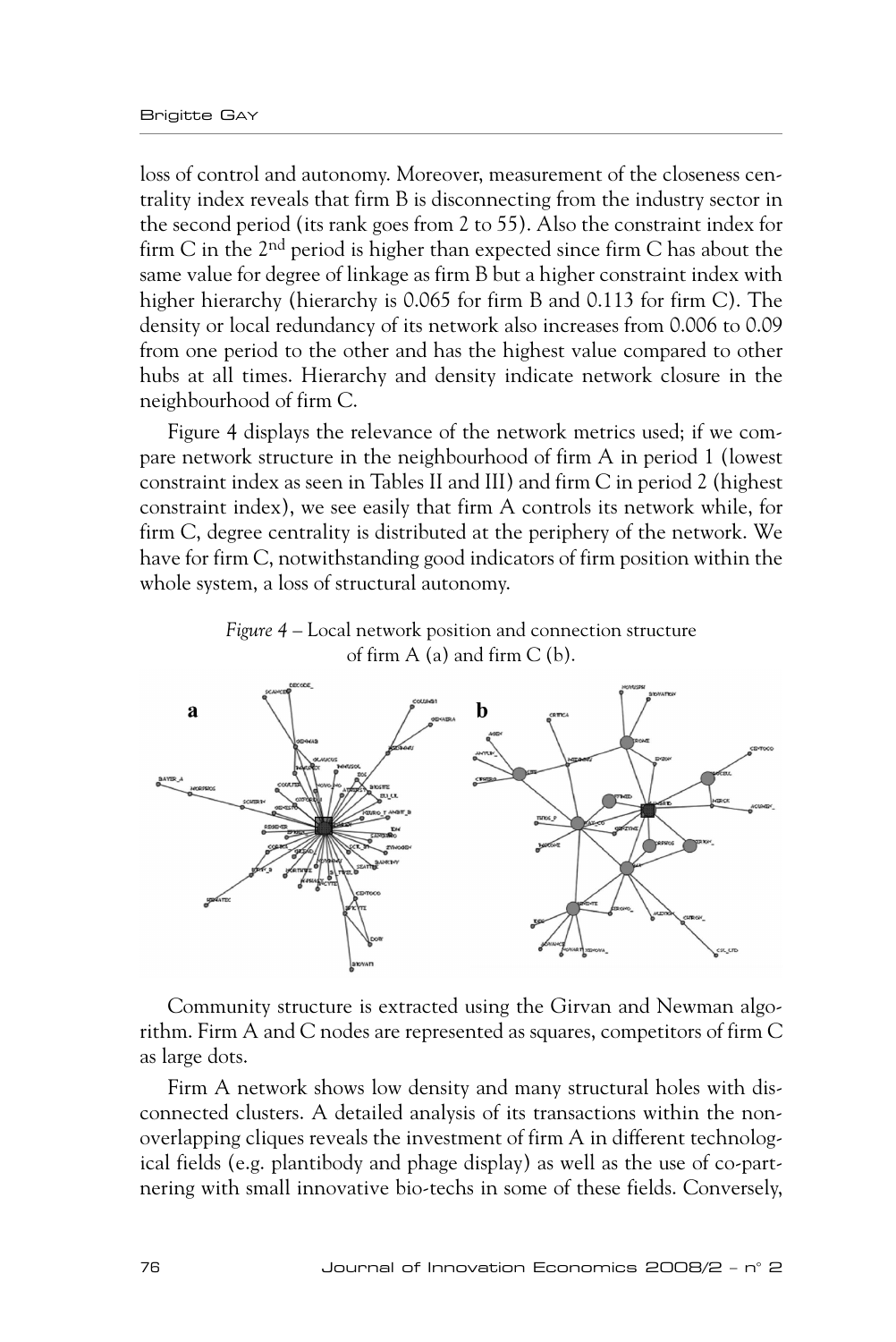most of firm C's contacts are interconnected and redundant by cohesion. Firm C is highly constrained because other central contacts, chiefly competitors, as revealed by the database, are involved in patent disputes with firm C and have relations with firm C other contacts. These many potential leaders get the same information as is available to firm C and this cannot be avoided in the negotiations firm C has with each other contact. Consequently, both firms B and C have 'defects' in their networks. In agreement with this analysis, firms B and C have since been acquired (end 2005 for firm B and in June 2006 for firm C).

This analysis has a practical implication for firms and the value of their networks. To maintain its autonomy in a technology-intensive network, a firm must ensure that it stays central while preventing constraint from binding its strategic action.

## **IMPLICATIONS FOR STRATEGIC MANAGEMENT PRACTICE**

Network approaches have appeared as new tools for use in industrial economics and strategic management (Bala et al., 2006; Hamdouch, 2008; White et al., 2005). As in these recent studies, we stress the importance for managers of closely tracking the dynamic topologies at macro level (sector and industry) as well as in firms' neighbourhood. We have shown that alliance dynamics respond to technological shifts. How firms are situated within different technological cycles that may overlap is therefore an important question. In particular, obsolescence of technologies occurs quickly and competing technologies are very often disruptive.

Multilevel network mapping provides the context for the analysis of the ability of firms to position themselves in unbalanced sectors of the economy and control their business environment. The mapping exercise imposes that three levels are considered simultaneously and dynamically: the focal firm, firm-centric networks of alliances, and the macro network the firm is enmeshed in.

The continuous use of visualization techniques and network metrics could help pro-active alliance management of firms under rapidly changing conditions as well as fast adjustment and counter moves to respond to the constraints imposed by thousands of other players in an industry. Moreover, the use of global and local network metrics permits tracking not only of competitors but also the qualitative evaluation of evolving positions of firm partners (old, current, or to-be) in all industrial sectors of interest. Are they well positioned, strategically, technically, sector- or industry-wise, etc? In a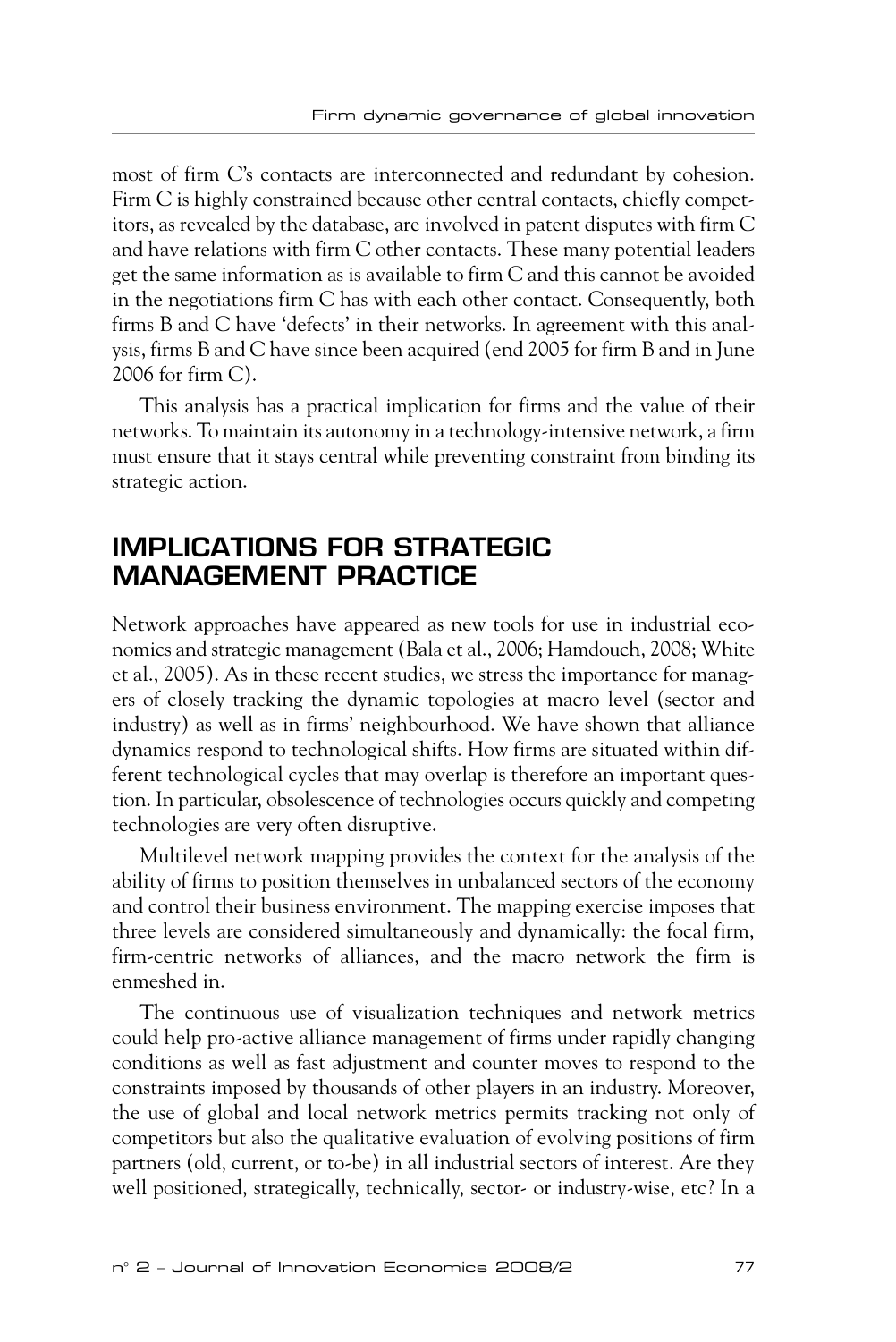global environment where relying dynamically on alliances is a major strategic issue, the tracking of partners becomes an essential aspect of strategy.

#### **Evaluate the network through local and global key metrics**

A recent paper (Bala et al., 2006) has provided evidence that network metrics (clustering coefficient, path length, degree centrality) could be strong predictors of firm growth in the software industry. Our study corroborates these findings in that they demonstrate that network positions do matter as well as the relevance of using key network metrics that describe firms' positions and network structures at firm- and macro-levels. These studies hence make a strong case for the strategic configuration of networks.

Centrality metrics (degree, betweenness, and closeness) are needed to assess the position of the firm locally and globally. The use of the constraint index as a key metric, compared to the measure of the clustering coefficient, gives managers the ability to distinguish between cohesive structures that may be redundant and networks with structural holes. A structural hole means that distinct information flows are present in the firm ego network, a major criterion especially in technology-intensive and highly competitive sectors. We have found that legal agreements within our database were essentially dyadic. In our analysis of hubs, redundant structures in a firm's neighbourhood tended to reveal relentless competition. However, separate clusters of firms were representative of partnering among a few firms while the hub nonetheless also had many unconnected partners, thus increasing the number of structural holes in its neighbourhood. An example has been given in Figure 4.

#### **Strategy and Network Dynamics**

In line with other works (Ahuja, 2000; Powell et al. 2005), our study confirms the crucial role of degree centrality in shaping network structure and firm position in the network. Impressively, firm degree centrality can have important consequences in engineering the wider network. Analysis such as summarized in Table I indicates that the biotech network is then even more efficient in moving innovations, products, and other resources through the system than in a "small-world" because it in fact forms a small-world with skewed distribution. These empirical results fit recent theoretical models that demonstrate that innovation alliance networks can have combined small-world and scale-free features (Cowan and Jonard, 2008). In our study, diffusion occurs rapidly along very short paths and is brokered by hubs with key core competencies that dominate the network while the diffusion occurs.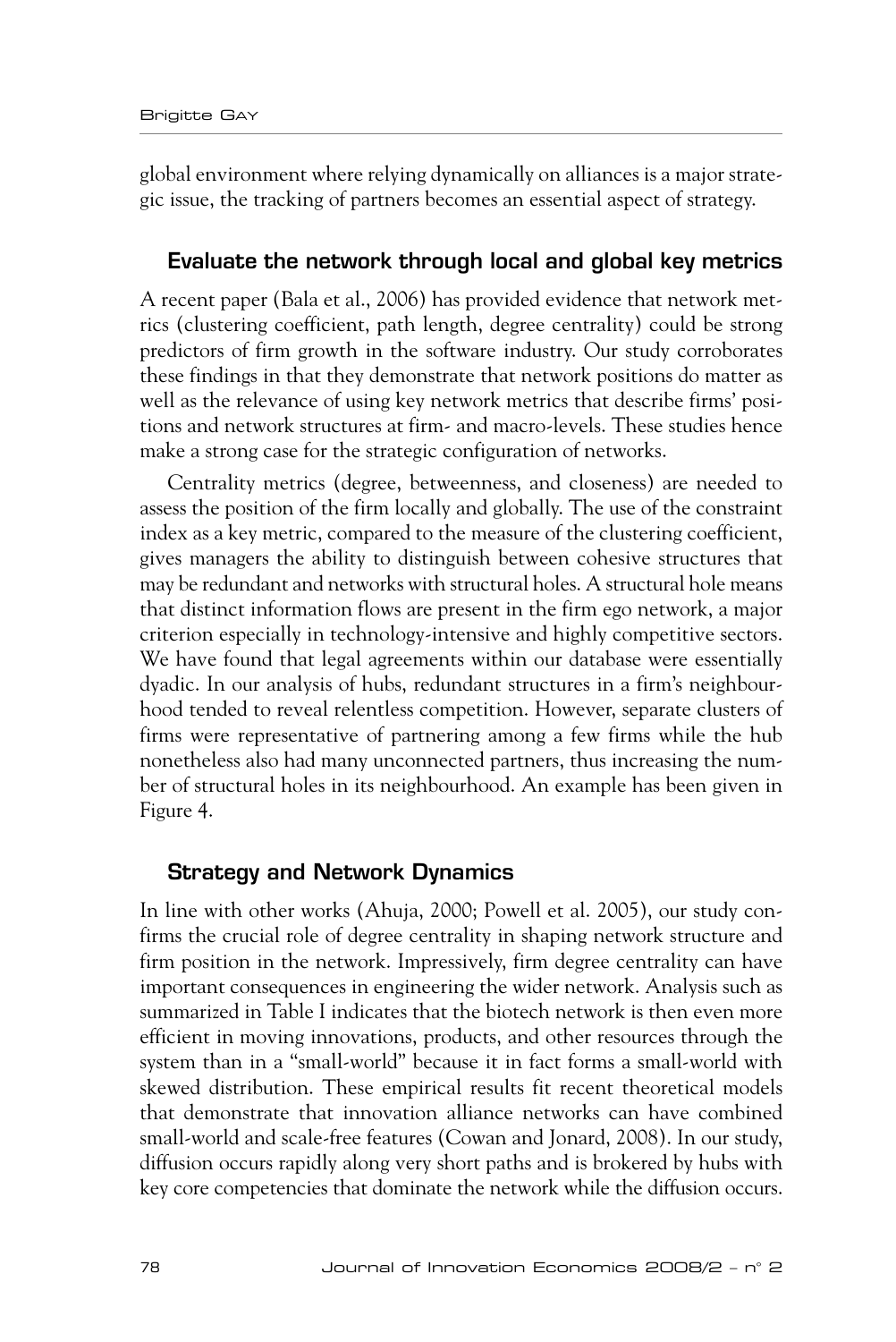The system dynamics and its very short paths present benefits as well as disadvantages. While short paths allow control of the system by hubs, they also allow rapid take-over by firms with breakthrough innovations (as can be intuited from Figure 3, the alliance network in this biotech sector has changed since and is continuously evolving; data not shown).

Gulati (1998) proposed that ego networks create inimitable and nonsubstitutable value, difficult for competitors to imitate and substitute. We have actually seen that a great majority of nodes had few connections and that hubs ego networks were undeniably idiosyncratic, in terms of partners and structure, but also dynamically formed. The structural pattern of a firm's alliances may in fact have potential or drawbacks, as demonstrated here through the analysis of different firms evolving ego networks.

Firms are consequently not endowed with a fixed set of core assets with everlasting value, nor therefore with a fixed set of relationships. Firms should hence develop, sell, and/or acquire different resources depending on their existing resource stocks and their life cycle position (Gulati, Gargiulo, 1999; Colwell, 2003). As in contemporary theory (resource-based view), they are different in what they possess and do (Barney, 1991; Grant, 1996) but, as others suggest (Kogut, 2000; Schumpeter, 1912) and as demonstrated in our empirical study, the dynamics of knowledge diffusion and imitation will reduce variety among firms unless new innovation is created. Central firms thus have some degree of control over their market environment which, unless they seek new innovations, is eroded as specialized innovation is absorbed by others and new market innovation is brought in, mostly by new entrants inside or outside the industry (Levinthal et al., 1993).

The double-sided relations between technical progress and economic growth have already been underlined. As some put it, there cannot be growth without technical progress (Metcalfe, 2002; Usher, 1980). Metcalfe used the concept of "restless capitalism" as opposed to capitalism in equilibrium because, as he wrote, "the growth of knowledge cannot be formulated meaningfully as a constellation of equilibrating forces" because knowledge maintains "a potential for change that is ever present'. Therefore, in a dynamic ecosystem with continuous building of new linkages, the aptitude of firms to position themselves in unbalanced sectors of the economy where actors deal with fast change, and to capture new innovation, can only be envisaged if the firm is perceived as an open system which takes into account the renewal and dynamics of innovation (Bouvier-Patron, 2001) and as a result, the instability of industry structure.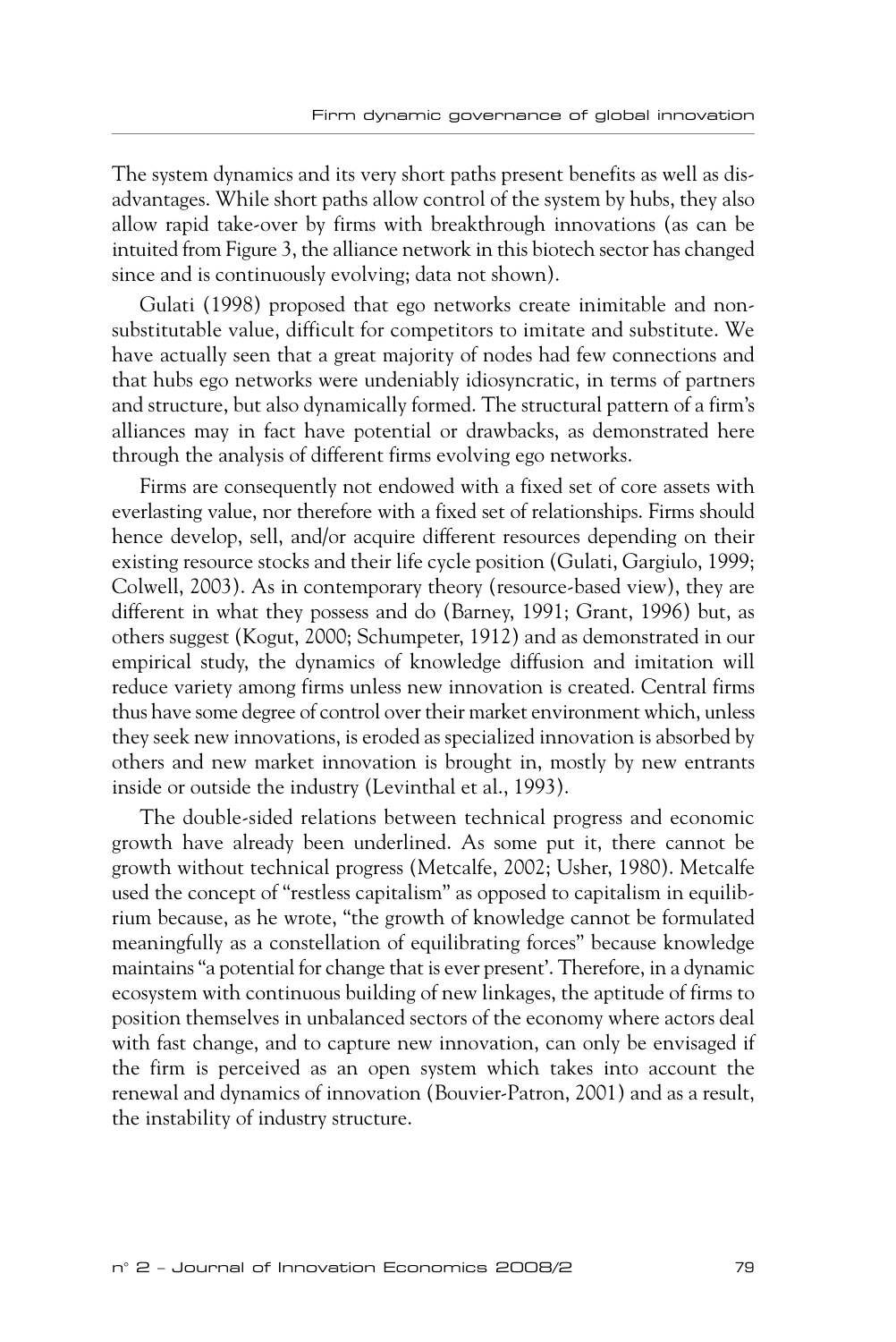## **CONCLUSION AND LIMITATIONS OF THE STUDY**

Lately, network research has underlined the need for multi-level theorizing and empirical analysis of network strategy, as well as the need to consider network dynamics. Multiple level linkages, at firm-, cluster-, and macronetwork, are unstable as well as recursive in the sense that changes at one level necessarily induce changes at the others. Network results have thus strong strategic implications. Managers must consider firm embeddedness, and therefore capital, in complex, ever-changing, alliance networks. Structured alliance management ought to be very dynamic, as sustained firm performance is the ultimate goal. We have shown that centrality and constraint metrics measure network and therefore strategic "equilibrium": in the fight between constraint and power, but which is the winner, and for how long? In our study, to survive, dominant business configurations are built upon central positioning with little constraint. These configurations hinge on innovation.

To our knowledge, no other study has attempted to look specifically at hubs, the structure of their alliance networks, the macrostructure or biotech sector firms are embedded in, and the interdependency and co-evolution of these multiple levels. However, our study has limitations. We have examined a single sector of the pharmaceutical industry for a limited albeit recent period. We need now to study this sector from 2005 to 2008 to acquire more knowledge of its life cycle and how its network properties and different hubs will evolve. In particular, as suggested by Cowan and Jonard (2008), the balance between hub-like and small-world, more cohesive, structures may differ depending on the maturity of the industry. Understanding the relations between industry life cycle and multilevel network structures is essential. In addition, geographical clustering may affect innovation flows. Firms that have worldwide connections will also be more difficult to constrain. Finally, we need to use data on more major high tech sectors within the pharmaceutical industry as well as in other industries to evaluate whether our findings can be generalized. Each of these limitations represents an exciting area for future research.

## **REFERENCES**

AHUJA, G. (2000), "Collaboration Networks, Structural Holes, and Innovation: A. Longitudinal Study", *Administrative Science Quarterly*, n° 45, pp. 425-455.

AHUJA, G., KATILA, R. (2001), "Technological acquisitions and the innovation performance of acquiring firms: A longitudinal study", *Strategic Management Journal*, n° 22, pp. 197-220.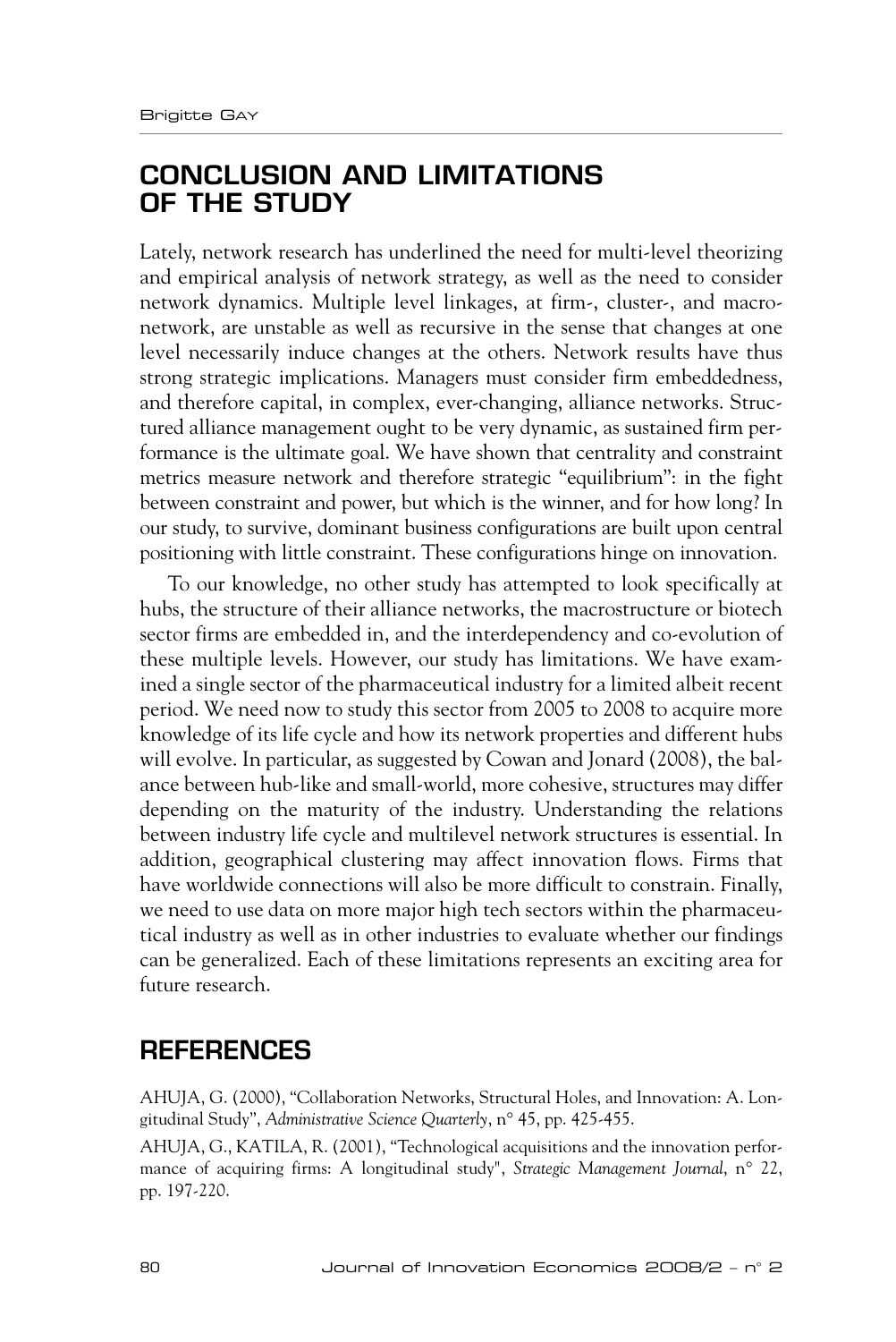ALBERT, R., BARABASI, A.-L. (2002), "Statistical Mechanics of Complex Networks", *Reviews of Modern. Physics*, n° 74, pp. 47-97.

BAE, J., GARGIULO, M. (2003), "Local action and efficient alliance strategies in the telecommunications Industry", *Working Paper*, INSEAD, France.

BALA, I., LEE, C.-H., VENKATRAMAN, N. (2006), "Managing small world ecosystems: Some lessons from the software sector", *California Management Review*, 48 (3), pp. 28-4*7*.

BARNEY, J. (1991), "Firm resources and sustained competitive advantages", *Journal of management*, n° 17, pp. 99-120.

Baum, J. A. C., SHIPILOV, A. V., ROWLEY, T. J. (2003), "Where do small worlds come from?", *Industrial and Corporate Change*, n° 12, pp. 697-725.

BAUM, J. A. C. and ROWLEY, T. J. (2008), "Evolving webs in network economies", Baum, Joel A.C. and Tim J. Rowley (eds.), *Advances in Strategic Management* (JAI/Emerald)

BAVELAS, A. (1950), "Communication patterns in task oriented groups," *Journal of the Acoustical Society of America*, n° 22, pp. 271-282.

BOLLOBAS, M. (2001), *Random Graphs*, 2nd Edition, Cambridge University Press, Cambridge.

BORGATTI, S. P. (1995), "Centrality and AIDS", *Connections*, 18 (1), pp. 112-114.

BOUVIER-PATRON, P. (2001), "Analysis of change within and between firms embedded in their environment in the context of increasing interactions: understanding complexity of organizations", *European Journal of Economic and Social Systems*, 15 (1), pp. 1-38.

BURT, R. S. (1997), *Structural holes: The social structure of competition*, Harvard University Press.Davis and Greeve, Cambridge, MA.

BURT, R. S. (2000), *The Network Structure of Social Capital*. R.I. Sutton and B.M. Staw (eds.), Research in Organizational Behavior, JAI Press, Greenwich, CT.

CARTWRIGHT, H. (2005), "Deal making in the biotech sector", white paper, *BioPartnering Today*.

COLWELL, K. A. (2003), "The structure of alliance networks in nascent organizational fields: The case of nanotechnology", *Doctoral dissertation*, University of Oregon, Eugene.

CORIAT, B., DOSI, G. (1998), "Learning how to govern and learning how to solve problems: On the co-evolution of competences, conflicts and organizational routines", in *The Dynamic Firm: The Role of Technology, Strategy, Organization and Regions*, Alfred D. Chandler, J. R. (ed.), Peter Hagström and Orjan Sölvell.

COWAN, R., JONARD, N. (2004), "Network structure and the diffusion of knowledge", *Journal of Economic Dynamics and Control*, 28 (8), pp. 1557-1575.

COWAN, R. and JONARD, N. (2008), "If the alliance fits ...: Innovation and network dynamics" forthcoming in J. A. C. Baum and T.J. Rowley (eds), *Network Strategy: Advances in Strategic Management*, 25, JAI/Elsevier, Oxford UK.

DEGENNE, A., FORSÉ, M. (1994), *Les Réseaux sociaux*, Armand Colin, Paris.

DEEDS, D. L., HILL, C. W. (1996), "Strategic alliances and the rate of new product development: an empirical study of entrepreneurial biotechnology firms", *Journal of Business Venturing*, 11 (1), pp. 41-55.

DOROGOVTSEV, S. N., MENDES, J. F. F. (2003), *Evolution of Networks: From Biological Nets to the Internet and WWW*, Oxford University Press, Oxford UK.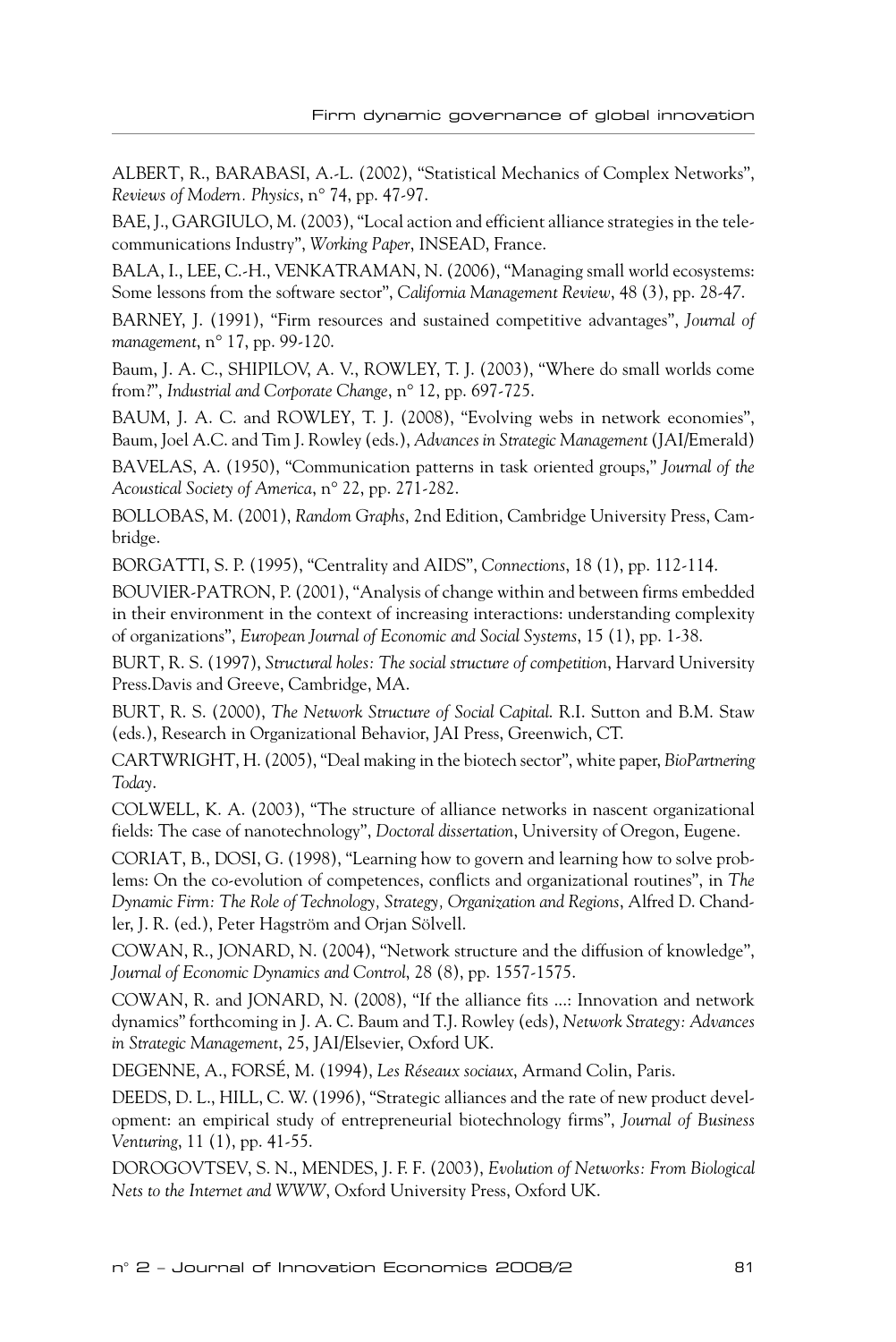FREEMAN, L. C. (1979), "Centrality in networks: I. Conceptual Clarification," *Social Networks*, n° 1, pp. 215-239.

GIRVAN, M., NEWMAN, M. E. J. (2002), "Community structure in social and biological networks", *Proc. Nat. Acad. Sci.,* n° 99, pp. 7821-7826.

GOMES-CASSERES, B., HAGEDOORN, J., JAFFE, A. (2006), "Do alliances promote. Knowledge flows?", *Journal of Financial Economics*, n° 80, pp. 5-33.

GRANT, R. M. (1996), "Towards a knowledge-based theory of the firm," *Strategic Management Journal*, n° 17, pp. 109-122.

GULATI, R. (1998), "Alliances and networks", *Strategic Management Journal*, 19, pp. 293-317.

GULATI, R., GARGIULO, M. (1999), "Where do inter-organizational networks come from?", *American Journal of Sociology*, n° 104, pp. 473-506.

HAMDOUCH, A. (2008), "Conceptualizing innovation clusters and networks", *Forum The Spirit of Innovation III: Innovation Networks*, Tacoma-Seattle, 14-16 May 2008, 27 p.

JACKSON, M. O., WOLINSKY, A. (1996), "A strategic model of social and economic networks", *Journal of Economic Theory*, 71 (1), pp. 44 -74.

KALMBACH, C. J. R., ROUSSEL, R. (1999), "Dispelling the myths of alliances", *Accenture Outlook Special Edition*.

KOGUT, B. (2000), "The Network as Knowledge: Generative Rules and the Emergence of Structure", *Strategic Management Journal*, n° 21, pp. 405-425.

KOPUT, K., POWELL, W. W. (2003), "Organizational growth and alliance capability: science and strategy in a knowledge-intensive industry", *Working paper*, College of Business and Public Administration. University of Arizona.

LEVINTHAL, D., MARCH, A., JAMES, G. (1993), "The Myopia of Learning", *Strategic Management Journal*, n° 14, pp. 95-112.

METCALFE, J. S. (2002), "Knowledge of growth and the growth of knowledge," *Journal of Evolutionary Economics*, n° 12, pp. 3-15.

MOWERY, D. C., OXLEY, J. E., SILVERMAN, B. S. (1996), "Strategic alliances and inter-firm knowledge transfer", *Strategic Management Journal*, n° 17, pp. 77-91.

MOWERY, D. C., OXLEY, J. E., SILVERMAN, B. S. (1998), "Technological overlap and inter-firm cooperation: Implications for the resource-based view of the firm", *Research Policy*, n° 27, pp. 507-523.

NOOTEBOOM, B. (2000), *Learning and Innovation in Organizations and Economics*, Oxford University Press.

OWEN-SMITH, J., POWELL, W. W. (2004), "Knowledge networks as channels and conduits: The effects of. spill-overs in the boston biotechnology community", *Organization Science*, 15 (1), pp. 5-21.

POWELL, W. W. (1996), "Inter-organizational collaboration in the biotechnology industry", *Journal of Institutional theoretical Economics*, n° 152, pp. 197-215.

POWELL, W. W. (1998), "Learning from collaboration: Knowledge and networks in the biotechnology and pharmaceutical industries", *California Management Review*, n° 40, pp. 228-240.

POWELL, W. W., WHITE, D. R., KOPUT, K. W., OWEN-SMITH. J. (2005), "Network dynamics and field evolution: The growth of inter-organizational collaboration in the life sciences", *American Journal of Sociology*, n° 110, pp. 1132-1205.